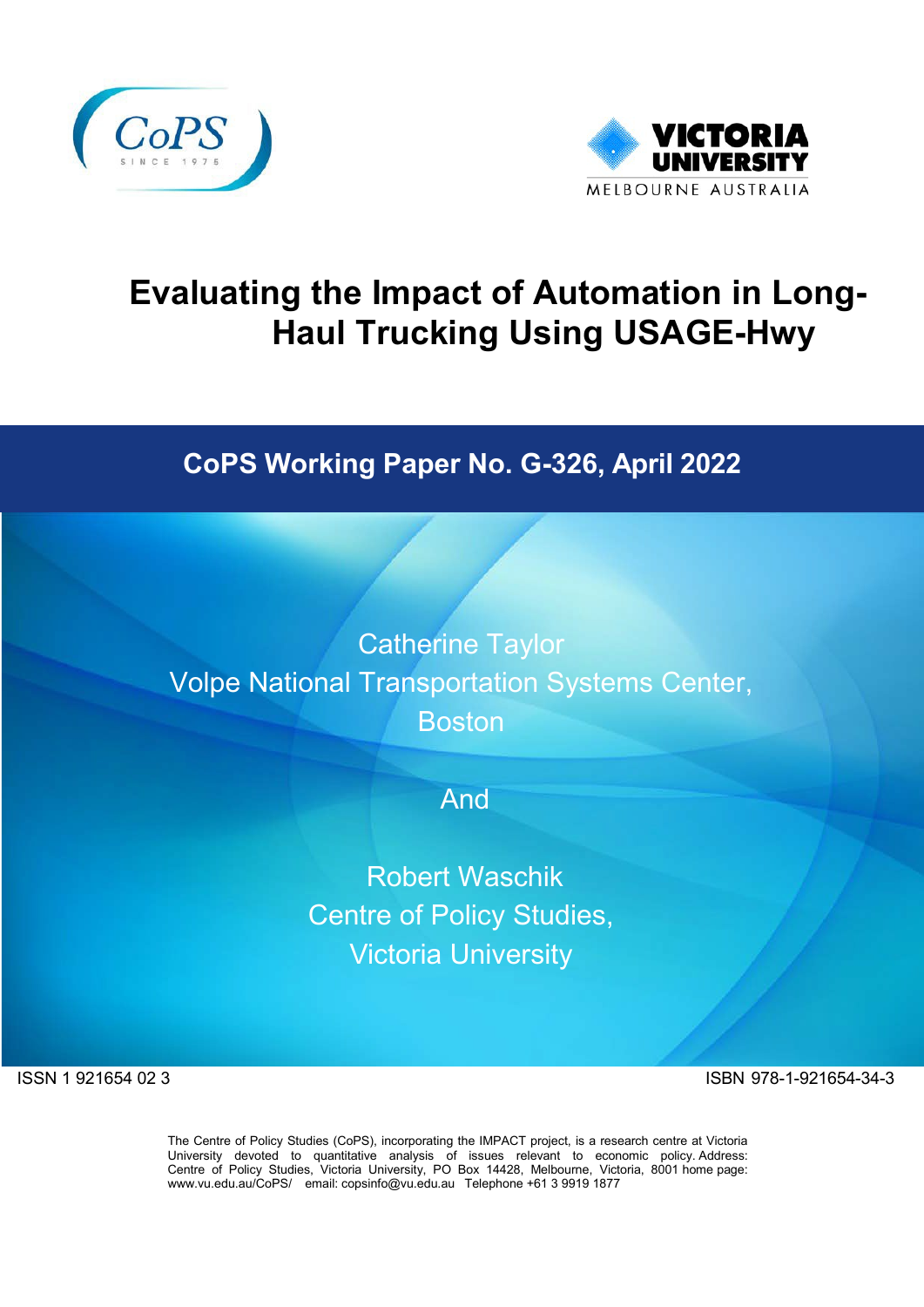#### **About us**

Researchers at the Centre of Policy Studies have a 45-year history of continuous achievement in the development, application and dissemination of large-scale economic models. Our models and software are used around the world to analyse a diverse range of economic issues. CoPS' funders include: Australian federal and state government departments; private firms and universities in many parts of the world; central government agencies such as finance and trade ministries in many countries; and international development organisations. The Centre's GEMPACK software, used for solving large economic models, is used at more than 700 sites in over 95 countries.

#### **Citation**

Taylor, C. and R. Waschik (2022), "Evaluating the impact of automation in long-haul trucking using USAGE-Hwy", Centre of Policy Studies Working Paper No. G-326, Victoria University, April 2022.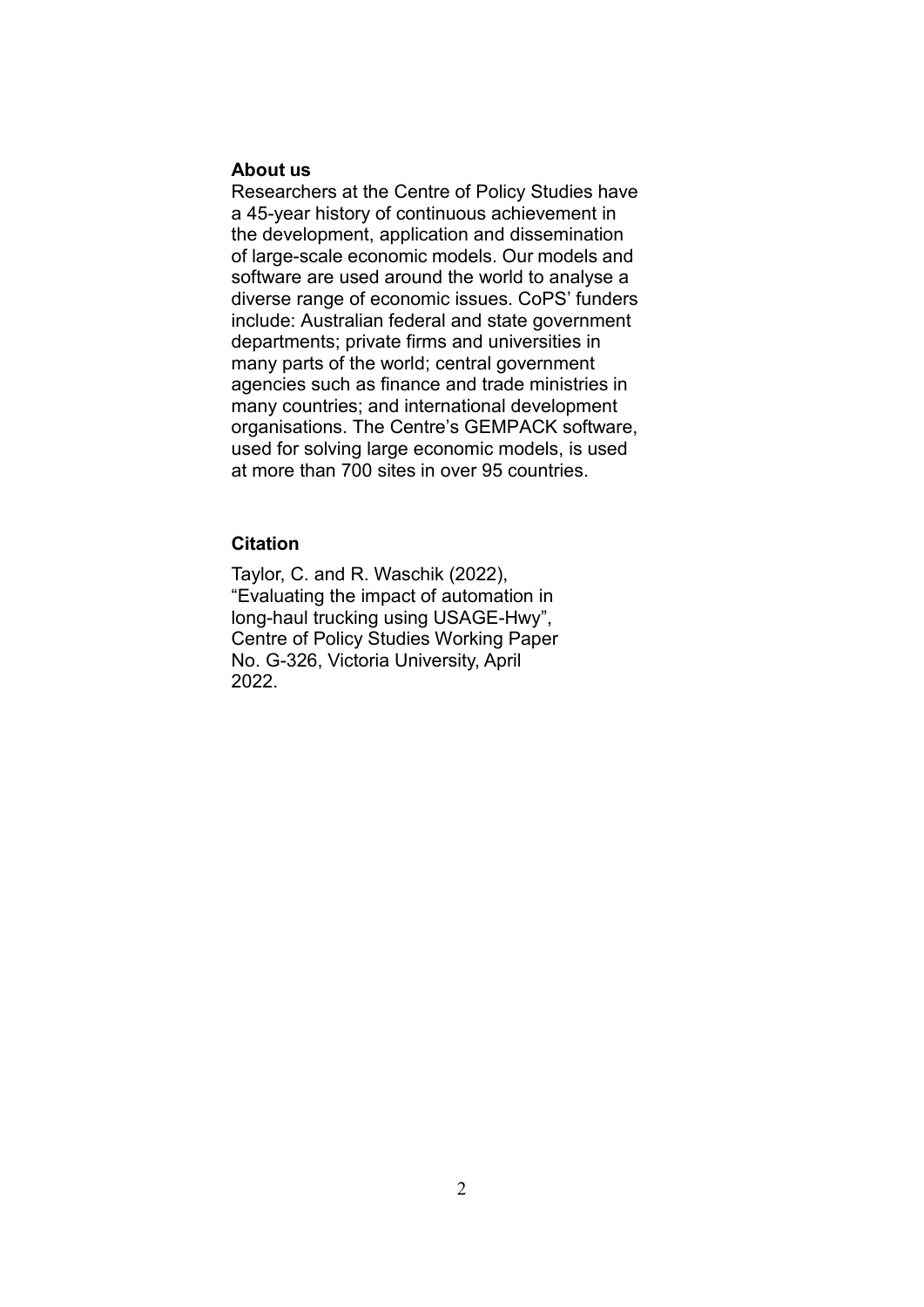### **Evaluating the impact of automation in long-haul trucking using USAGE-Hwy**

#### **Catherine Taylora and Robert Waschikb**

## **a Volpe National Transportation Systems Center, Boston b Centre of Policy Studies, Victoria University, Melbourne**

#### **April 2022**

#### **Abstract**

We evaluate the macroeconomic effects of the introduction of automation in the long-haul trucking sectors in the United States, along with the output and employment impacts in the long-haul trucking sector itself, using the purpose-built computable general equilibrium (CGE) USAGE-Hwy model. [1](#page-2-0) We simulate the automation of long-haul trucking in the US by assuming that the fleet of long-haul trucks is converted for automation technology over the period 2021-2050 following a "fast", "medium" or "slow" adoption path. After accounting for the cost of converting the fleet for automation, the efficiency and safety improvements contribute to an increase in real GDP and welfare in the US in 2050 of between 0.35-0.40 per cent. Despite the fact that automation technology obviates the need for most long-haul truck drivers, hiring of long-haul truck drivers remains positive throughout the simulation period in all scenarios, except for a five-year period under the "fast" adoption of automation. Over this five-year period, at most 10,000 long-haul truck drivers per year are laid off. Given an annual occupational turnover rate for truck drivers of 10.5 per cent, the annual turnover of short-haul truck drivers in 2018 was almost 138,000, implying that the issue of layoffs of long-haul truck drivers should not be a significant concern when considering the adoption of automation in long-haul trucking.

**Keywords:** autonomous vehicles, driverless trucks, computable general equilibrium **JEL classifications:** O18, O33, C68

-

<span id="page-2-0"></span> $<sup>1</sup>$  This paper is based on previous work published by the US Department of Transportation Intelligent</sup> Transportation Systems Joint Program Office (see Waschik *et al*., Jan. 2021). The views expressed in this paper do not represent the opinions of the U.S. Department of Transportation and do not constitute an endorsement, recommendation, or specification by the U.S. Department of Transportation.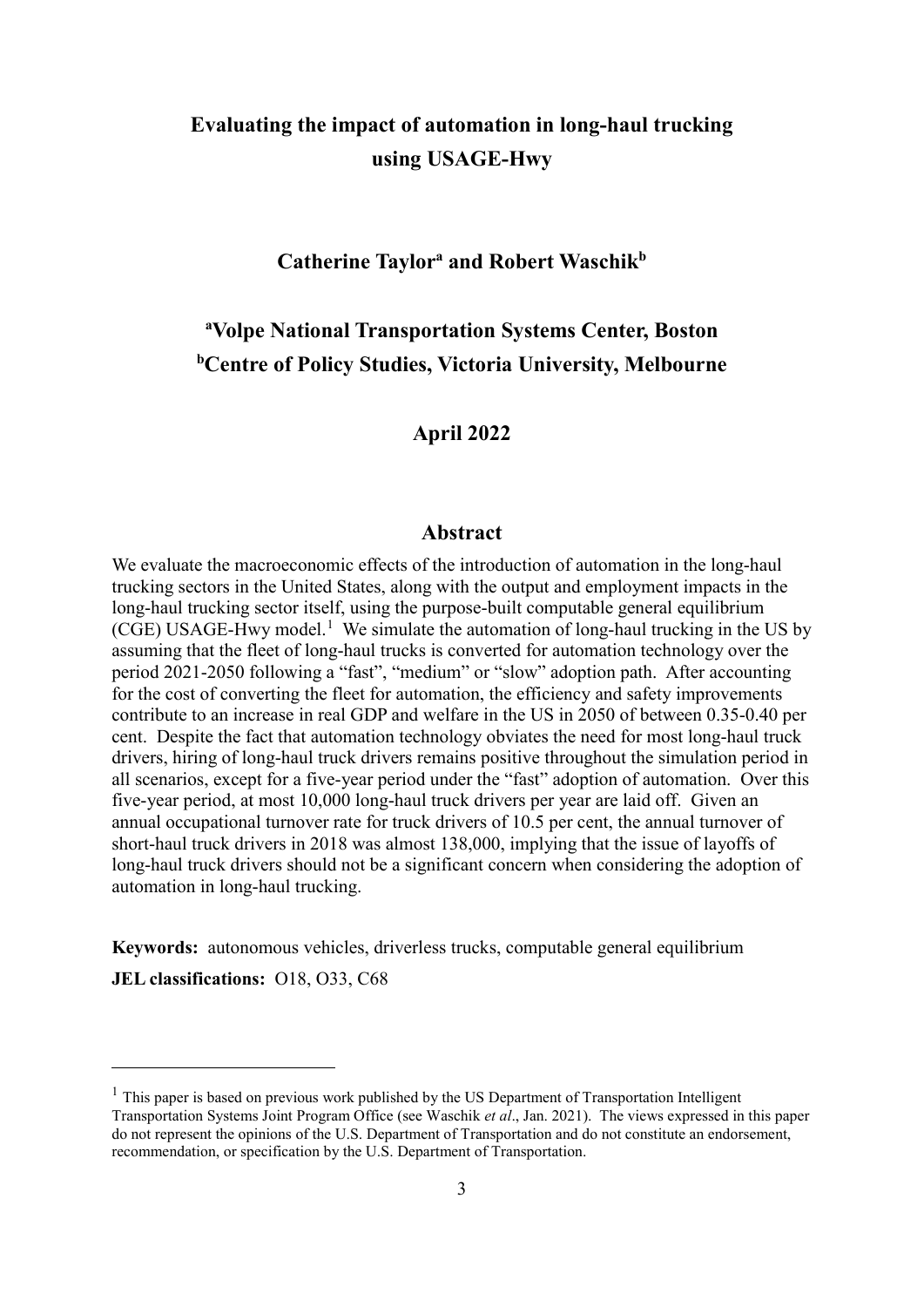## Contents

| 2.  |  |
|-----|--|
| 2.1 |  |
| 2.2 |  |
| 2.3 |  |
| 2.4 |  |
| 2.5 |  |
| 2.6 |  |
|     |  |
| 3.1 |  |
| 3.2 |  |
|     |  |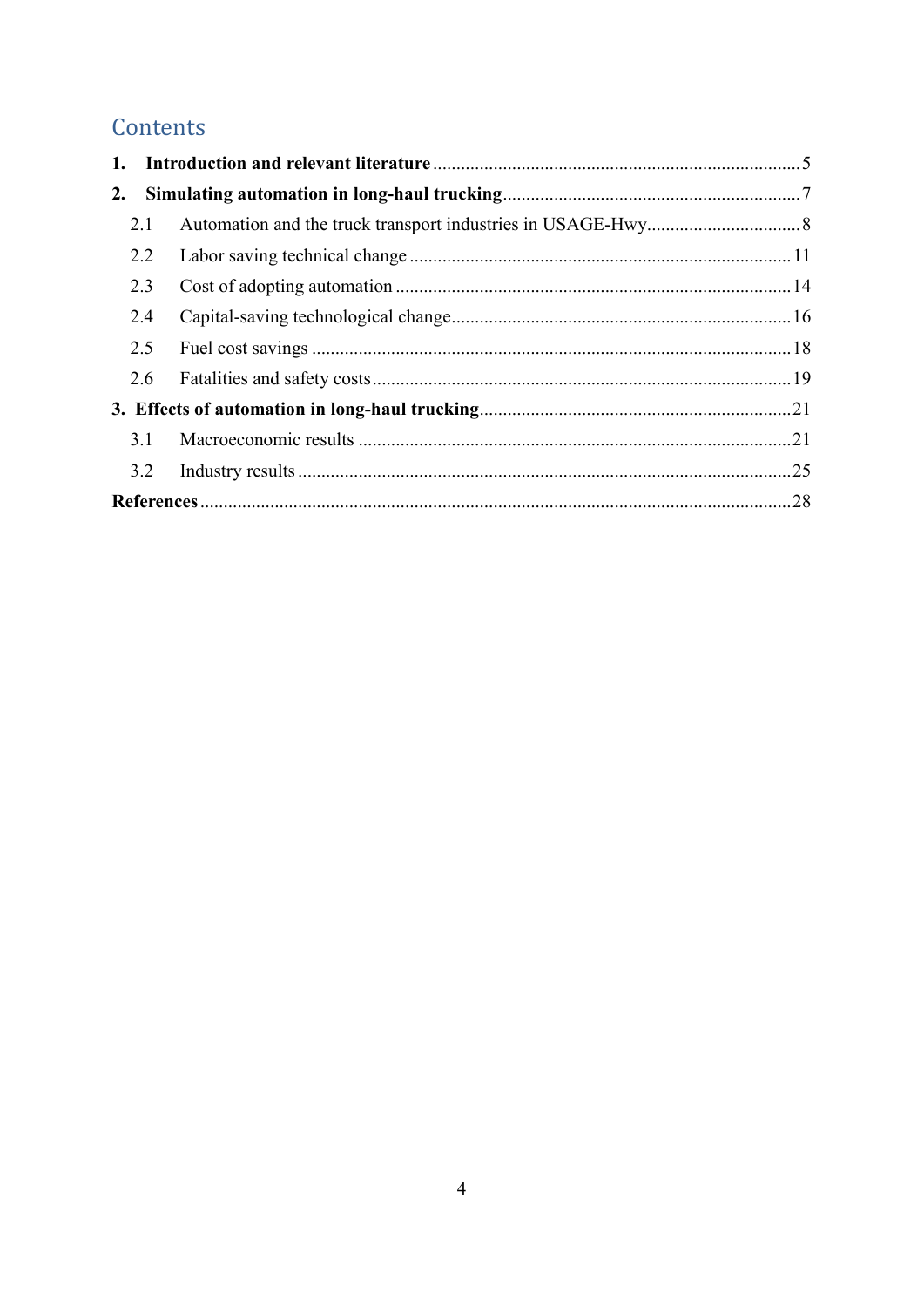#### <span id="page-4-0"></span>**1. Introduction and relevant literature**

There has long been concern about the impact of technological change on the economy in general and employment and labor markets in particular. Does automation lead to increases in aggregate demand that are sufficient to lead to increases in employment, or does automation merely replace human labor with machines? Autor (2015) provides an excellent review of the relationship between automation and employment, with examples spanning the 19<sup>th</sup> century Luddite movement to current examples of technologies that substitute for human labor. He argues that "technological change is not necessarily employment-increasing or Pareto-improving", but that it depends upon the labor supply elasticity, the output and income elasticities of demand, and the extent to which workers supply tasks that are either complemented or substituted by automation. Acemoglu and Restrepo (2017) found that between 1990 and 2007, both employment and wages declined in 19 industries exposed to an increase in robot usage, and did "not find positive and offsetting employment gains in any occupation or education groups" (Acemoglu and Restrepo; 2017:5). Bessen (2019) argues that much of the recent literature on the impacts of automation on employment consider single sector economies, so that they could not capture the impact of inter-sectoral differences in demand elasticities. He argues that an industry-level analysis is more appropriate when looking at the impacts of automation on employment, and uses long data series to provide examples where automation in high-demand-elasticity sectors let to growth in employment. Vermeulen *et al*. (2018) use the assessments of occupational experts of the Bureau of Labor Statistics regarding technology-driven employment shifts to forecast the displacement of employment by technology for different occupations and across sectors over the next ten years, and find that we are facing "the usual structural change" rather than the "end of work".

The objective of this paper is to contribute to this literature by modelling a specific example of the potential impact of automation that is expected to replace a large share of the employment of labor in a specific industry: the impact of automation in long-haul trucking. Vermeulen *et al*. (2018) rank the Transportation and Material Moving occupation among the major occupation groups with the highest "automatability score" (see Vermeulen *et al*. (2018:12), Table 3). The long-haul segment of the trucking industry should be the first to be impacted by automation (compared to other segments like short-haul heavy truck and tractortrailer driving) in part because:

- 1. Current driving automation system development focuses on limited access highways because they are a less-complex environment than surface streets;
- 2. Unlike the short-haul segment, the long-haul segment involves long periods of uninterrupted highway driving; and
- 3. Long-haul drivers have fewer non-driving responsibilities than short-haul drivers.

Of course, there are different degrees of automation that could be implemented in long-haul trucking. For example, in a Level 4 application where a human driver remains onboard, the human driver may not need to remain in the driver's seat at all times, and theoretically could ride in the sleeper cab when the automated driving system (ADS) is engaged and the vehicle is within its operational design domain (ODD). The driver could potentially receive their Federal Motor Carrier Safety Administration (FMCSA)-mandated rest or engage in other non-driving tasks while riding in the cab during the automated portion of the trip, increasing overall worker productivity. Alternatively, we could "… envision an environment when the longer, line-haul portion of truck freight movements are completed by autonomous trucks and local pick-up and delivery routes are completed by drivers" (Costello 2017:12). For our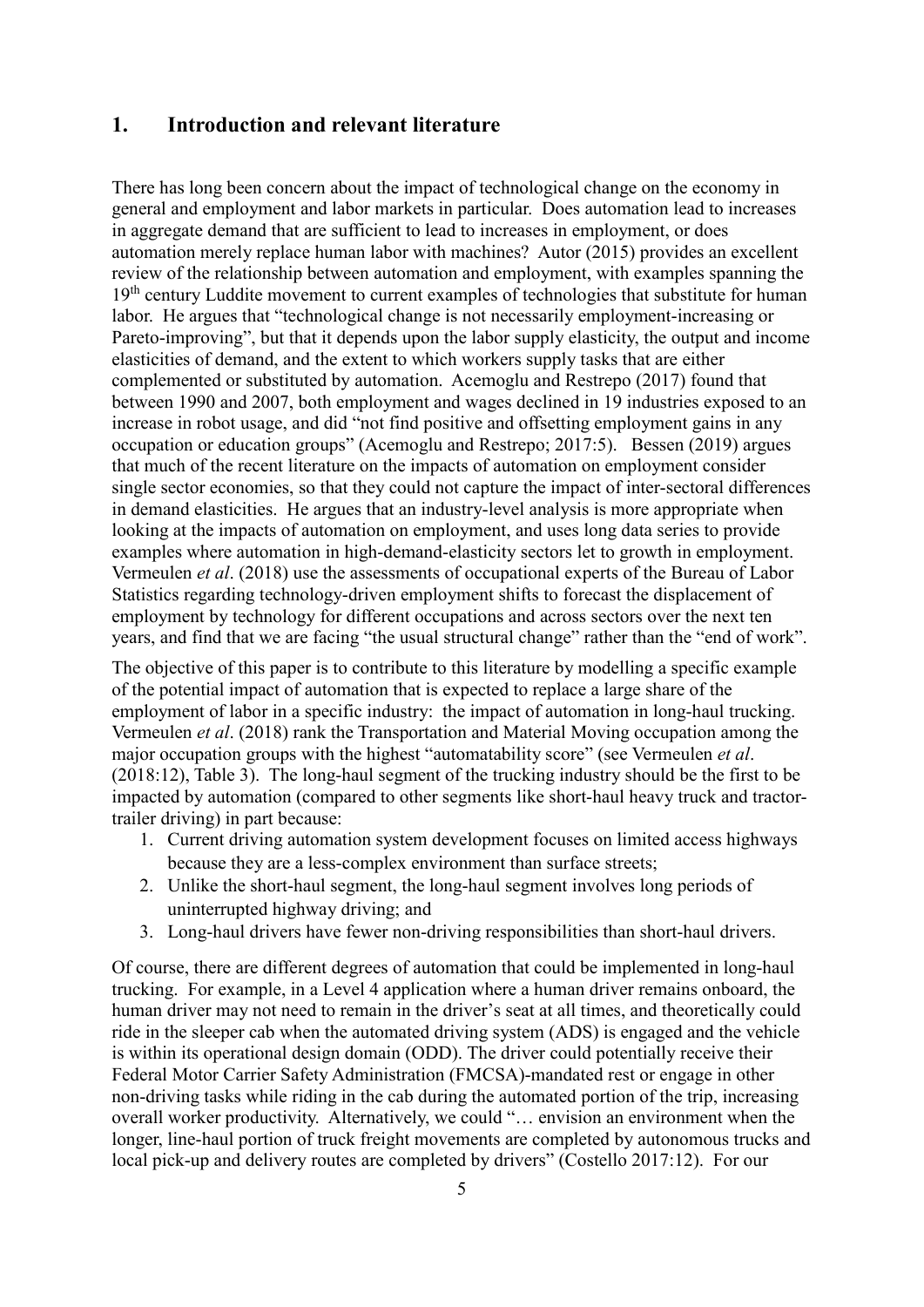purposes, we presume that the adoption of automation in long-haul trucking allows for the operation of activities in the trucking industry without the need for long-haul truck drivers in those vehicles that have been fitted with automation technology.

While a number of recent studies have considered the impact of the introduction of autonomous vehicles, much of this literature focuses on passenger vehicles, including private transport, public transport and taxis, as well as truck transport. At the same time, these studies have to evaluate the suitability of automation for different driving domains, ranging from inner-city urban areas to limited access highways. Raj *et al*. (2020) identify a number of barriers to and benefits from the introduction of autonomous vehicles, including concerns with customer acceptance, inadequate infrastructure and issues with standards, as well as reduced traffic and parking congestion and enhanced mobility for elderly and disabled passengers. Clements and Kockelman (2017) estimated the economic impacts of the adoption of automation of heavy trucks as well as personal vehicles, taxis, buses and other forms of group travel at \$1.2 trillion, nearly 8% of the entire U.S. gross domestic product. Fagnant and Kockelman (2015) find that savings from the introduction of automated vehicles may eventually approach nearly \$4000 per AV. But in all of these studies, savings are derived from the introduction of all road vehicles, including short-haul and long-haul trucks as well as passenger vehicles. At the same time, these studies do not present a clear estimate of the economic costs that would be involved in upgrading all vehicles to enable autonomous operation. For example, Clements and Kockelman (2017) note that "autonomous features … may eventually represent 40% of the car value" (Clements and Kockelman 2017:108), but in their Table 1 that summarizes the economic effects of autonomous vehicles, they seem to only include gains from improved productivity and safety.

The focus of our study is narrower, considering only the adoption of automation in long-haul trucking. A few recent studies focus specifically on the impacts of automation in trucking. Fagnant and Kockelman (2015) include a subsection on freight transportation where they recognize fuel savings and a decrease in the need for truck drivers. Engholm *et al*. (2020) estimated that truck acquisition costs could increase by 25% on a baseline cost of 60ton truck of \$295,877, or about \$75,000. Wadud (2017) estimated the cost savings for a driverless truck in the UK to be between 15%-19.5%. These and other estimates are integrated into our shocks which are constructed to simulate the impact of automation in long-haul trucking.

A few studies provide estimates of the impact of automation in long-haul trucking on some economic variables. After accounting for turnover, Groshen *et al*. (2018) forecast job reductions over 2018-2051 of almost 1.8 million workers. Engholm *et al*. (2021) found that the adoption of driverless trucks could lead to an increase in road tonne-kilometers of 11%. But we found no study that solves for the economic impacts of automation in long-haul trucking in a general equilibrium economic model. Indeed, Engholm *et al*. (2021) allude to the potential benefits of a general equilibrium modelling approach to the problem of autonomous trucks when they suggest "using models that include demand-related feedback mechanisms to achieve a more complete understanding of the effects on transport demand" (Engholm *et al*. 2021:249).

We simulate the automation of long-haul trucking in the US using a computable general equilibrium (CGE) model, by assuming that the fleet of long-haul trucks is converted for automation technology over the period 2021-2050 following a "fast", "medium" or "slow" adoption path. After accounting for the cost of converting the fleet for automation, the efficiency and safety improvements contribute to an annual increase in real GDP and welfare in the US by 2050 of between 0.35-0.40 per cent relative to baseline, equivalent to \$72b-\$84b of 2018 GDP. Aggregate annual labor demand relative to baseline rises by a maximum of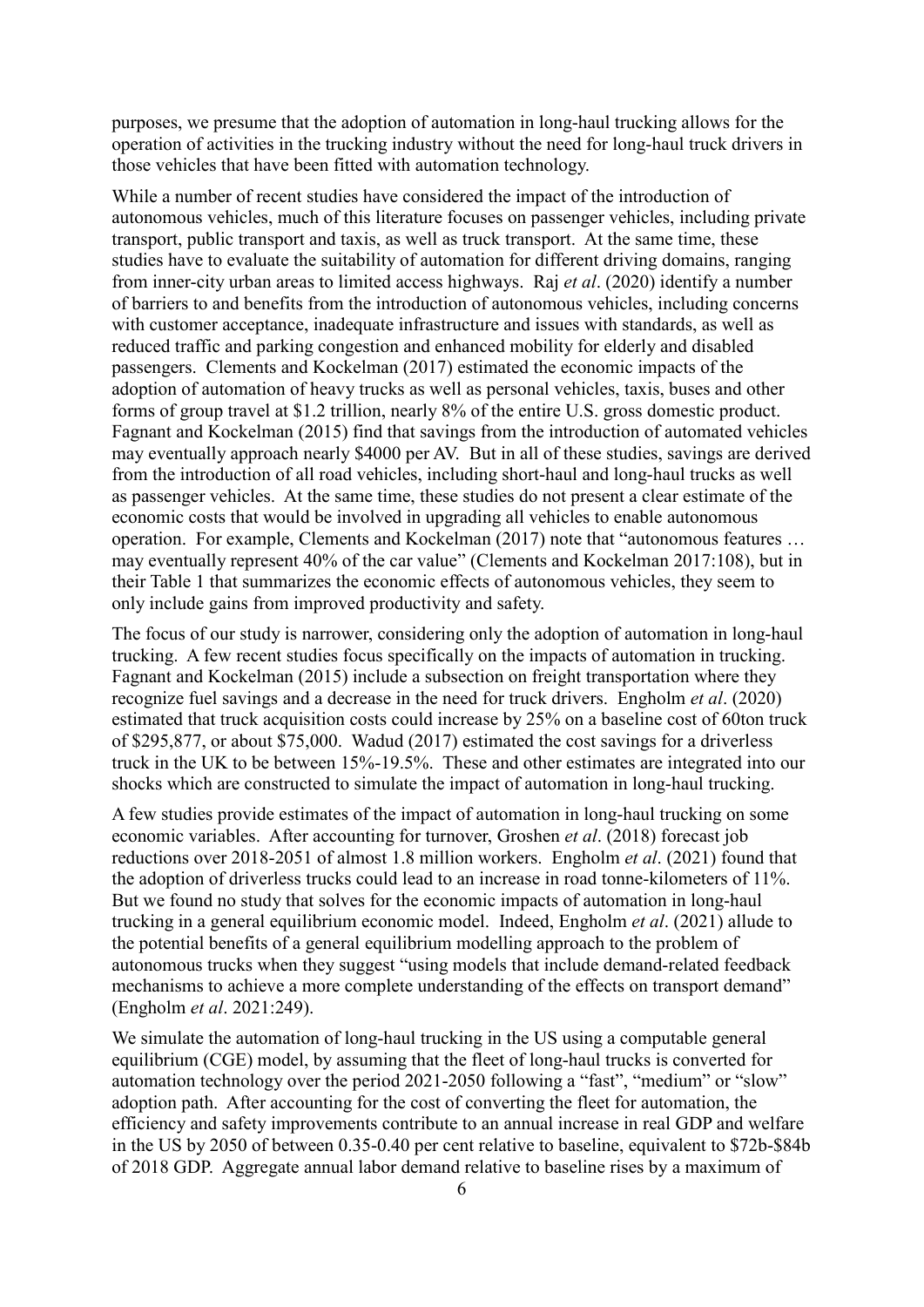almost 0.05 per cent after 12 years under the "fast" adoption scenario, with an average annual gain in employment over the simulation period equivalent to about 36k-48k jobs. By 2050, output of the "For-hire" trucking industry rises by about 8 per cent relative to baseline, with transport users substituting away from rail transport, where output falls by about 10 per cent.

But what is the impact of automation in long-haul trucking on the number of long-haul truck drivers? Results suggest that under the "medium" and "slow" adoption scenarios, hiring of long-haul truck drivers remains positive throughout the simulation period, due in part to an occupational turnover rate of 10.5 per cent. Under the "fast" adoption scenario, USAGE-Hwy simulations forecast a 5-year period starting in 2032 where layoffs of long-haul truck drivers are positive, reaching almost 10,000 truck drivers per year in 2033 and 2034. But a 10.5 per cent turnover of short-haul truck drivers implies net positive hiring of short-haul truckers of at least 140k per year. We conclude that the issue of layoffs of long-haul truck drivers should not be a significant concern when considering the adoption of automation in long-haul trucking.

The paper proceeds as follows. In Section 2, we give a brief description of USAGE-Hwy, the CGE model that we use to simulate the impacts of the adoption of automation in long-haul trucking, and a detailed description of the shocks that are used to inform the simulations and represent the impacts of automation in long-haul trucking. Section 3 presents macroeconomic results due to automation for the US economy, including the impacts of automation on real GDP, welfare and employment, as well as industry results for the transportation industries in the US and the impacts on employment of long-haul truck drivers. Section 4 concludes and discusses some avenues for future research in this area.

#### <span id="page-6-0"></span>**2. Simulating automation in long-haul trucking**

We simulate the impacts of the adoption of automation in long-haul trucking in the US using USAGE-Hwy, a computable general equilibrium (CGE) model. In a CGE model, the supply and demand for each commodity is determined as the outcome of optimising behaviour of economic agents. Industries are assumed to choose inputs (labour, capital, intermediates) so as to minimize costs while operating in a competitive market, subject to technology constraints, while households purchase a particular bundle of goods in accordance with their preferences, relative prices and disposable income. CGE models are distinct from inputoutput (IO) models. Both IO and CGE models are typically based on the best available and most recent economic data from national statistical agencies, including detailed industry data. But IO models generally assume that there are no supply-side constraints on the economy: Labour and capital are assumed to be available with perfect elasticity of supply. In the typical IO model, an increase in demand associated with a new project generates an increase in domestic output that is bigger than the direct increase in demand. In each year for which the CGE model provides a solution, all economy-wide constraints must be satisfied: for each commodity the total quantity demanded by all economic agents will equal the quantity supplied; household spending is constrained to equal available income; and the economywide demand for primary factors of production (labour, capital, land, natural resources) is constrained by the economy's capacity to supply these factors.

USAGE-Hwy is a dynamic CGE model of the U.S. economy adapted from the USAGE model, itself developed since 2001 by the Centre of Policy Studies in collaboration with the U.S. International Trade Commission. USAGE-Hwy is tailor-made for analysing the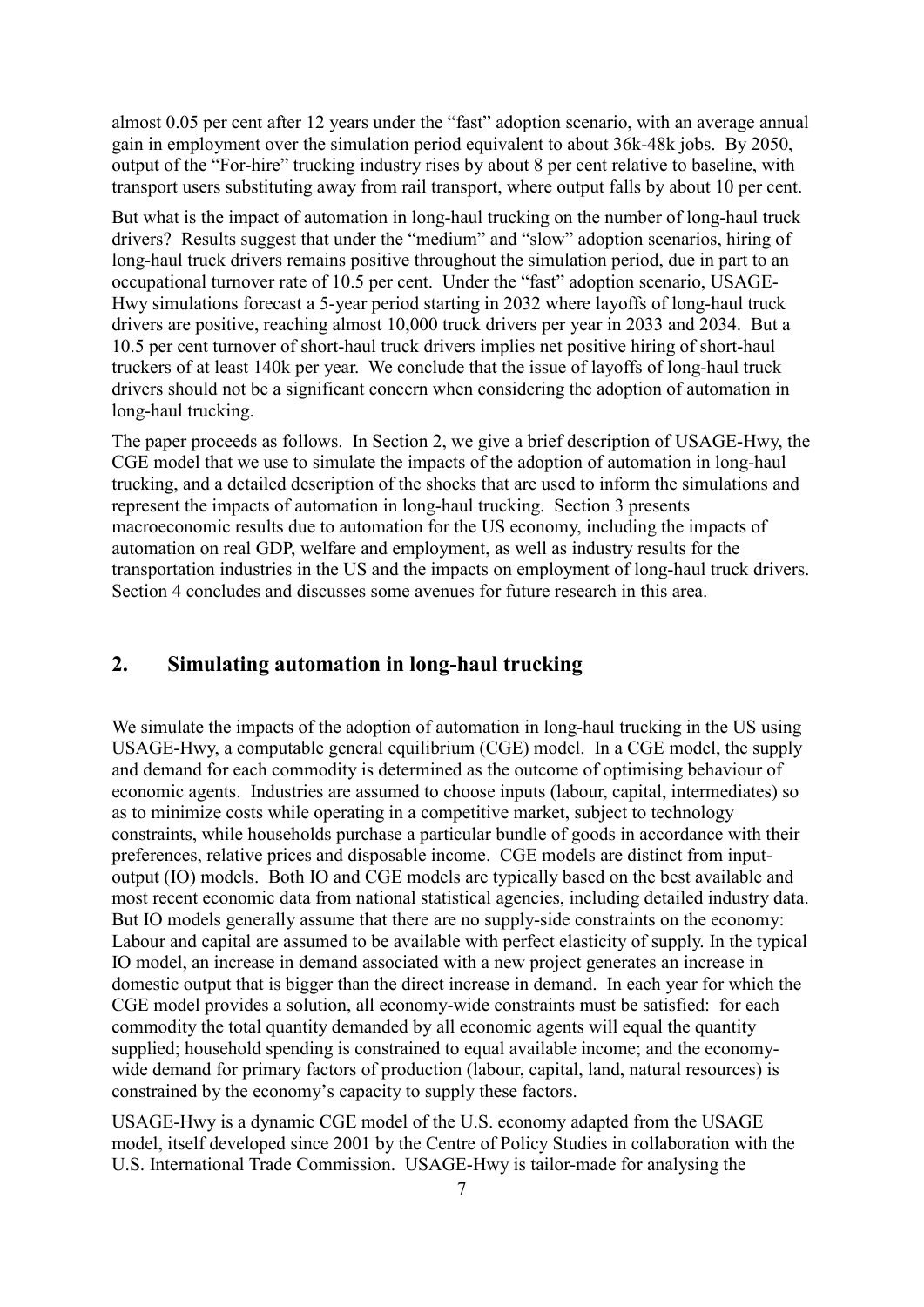economy-wide effects of investment in highway infrastructure. In creating USAGE-Hwy separate industries were made for: Highway and bridge construction; Street repairs; Private road transport; Vacation transport; Commuter transport; and Household car repairs. More recent work introduced four new industries to account for In-House Transport by Air, Rail, Water and Truck. For more detail on USAGE-Hwy, see Dixon *et al*. (2017). All USAGE-Hwy model simulations are set up and solved using the Centre of Policy Studies' purposebuilt GEMPACK software, documented in Horridge *et al*. (2018).

Simulations with USAGE models consist of a baseline run representing a business-as-usual evolution of the economy; and policy runs which show the evolution of the economy with the addition of policy shocks to the baseline. The baseline reflects macroeconomic forecasts informed by the Annual Energy Outlook published by the Energy Information Administration and population and labor market forecasts using information from the IMF and World Bank. The initial period in USAGE-Hwy is 2018, so all macroeconomic and industry output data reflect US data for the year 2018 from sources including the Bureau of Economic Analysis (BEA), the Transport Satellite Accounts (TSA) and the Bureau of Labor Statistics (BLS).

To analyze the effects of automation in long-haul trucking, we compare the baseline simulation to a policy simulation that incorporates a series of shocks to reflect the expected impacts of automation in long-haul trucking in each year on the productivity of labor and capital used in the USAGE-Hwy long-haul trucking industries, as well as impacts on fuel use, safety costs, fatalities, and of course, the cost of upgrading trucks to be able to operate autonomously. These shocks are described in Sections 2.2-2.6. We simulate the introduction of automation in long-haul trucking over the period 2021-2050 – this process is detailed in Section 2.1. This enables us to evaluate the impacts of automation in long-haul trucking by comparing results from the policy simulation to results from the baseline simulation.

#### <span id="page-7-0"></span>2.1 Automation and the truck transport industries in USAGE-Hwy

USAGE-Hwy includes two truck transport industries: NAICS industry 484 "For-hire truck transportation" (dominated by UPS Inc. and FedEx Corp.) and industry 47OT.484 "In-house truck transportation" (where firms provide their own truck transport services) are modelled as separate activities in USAGE-Hwy. Given the focus of this study, we ensured that activity in these industries in USAGE-Hwy was calibrated to be consistent with total demand for "Forhire truck transportation" in 2018 as reported in the BEA and for "In-house truck transportation" in 2018 as reported in the TSA. Also, the labor and capital inputs in these sectors were calibrated to match "Compensation of employees" and "Gross operating surplus" as reported in the 2018 TSA USE table for NAICS industries 484 and 47OT.484, respectively. Table 2.1 below summarizes these two truck transport industries in USAGE-Hwy.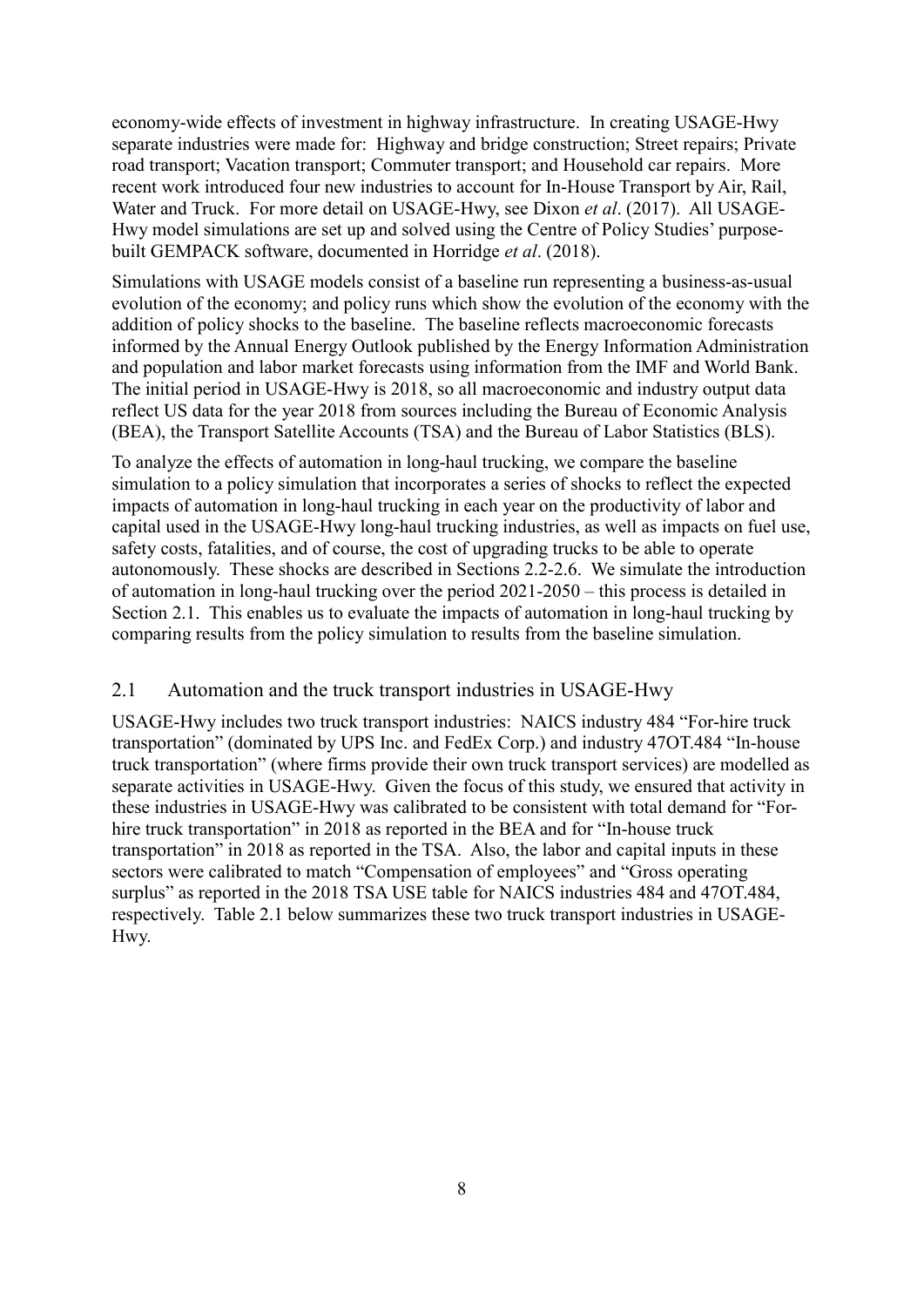| <b>NAICS</b><br>industry                        | Intermediate<br>inputs | Compensation<br>of employees | Gross<br>operating<br>surplus | Taxes    | Value of<br>industry<br>output | Value of<br>commodity<br>sales |
|-------------------------------------------------|------------------------|------------------------------|-------------------------------|----------|--------------------------------|--------------------------------|
| 484<br>For-hire<br>truck<br>transportation      | 265,895                | 99,266                       | 57,957                        | 9,226    | 432,339                        | 372,061                        |
| 47OT.484<br>In-house<br>truck<br>transportation | 255,702                | 116,837                      | 68,216                        | $\bf{0}$ | 440,755                        | 440,754                        |

Table 2.1: Truck Transport industries in USAGE-Hwy (2018 \$m)

We suppose that the first firms in the trucking industry begin adopting automation in longhaul trucking starting in 2021. This assumption allows us to explore the possible economic consequences of automation. In truth, Level 4 automation is not currently generally available: An environment where a driver can be completely removed from the vehicle is not a technical reality. The limited number of pilot tests for automated long-haul trucking still use a test driver at the wheel and operate only under favourable conditions. The rate at which these firms adopt automation will be affected by a number of factors including anticipated labor and fuel cost savings, as well as the costs associated with the driving automation systems themselves. Simpson *et al.* (2019) use a modified Bass model to estimate the future adoption of autonomous trucks by freight transportation organizations within the case study region of Shelby County, Tennessee. Their analyses suggest that the market penetration rate of autonomous trucks within 25 years varies from more than 95% to 20% or less. They find that adoption rates would depend upon improvements in autonomous technology over time, changes in public opinion on autonomous technology and external factors such as price and marketing.

To reflect the uncertainty around these factors, we consider three separate time paths that dictate the share of the trucking industry that begins to adopt automation in long-haul trucking over a period of 30 years. These are presented in Chart 2.1 below.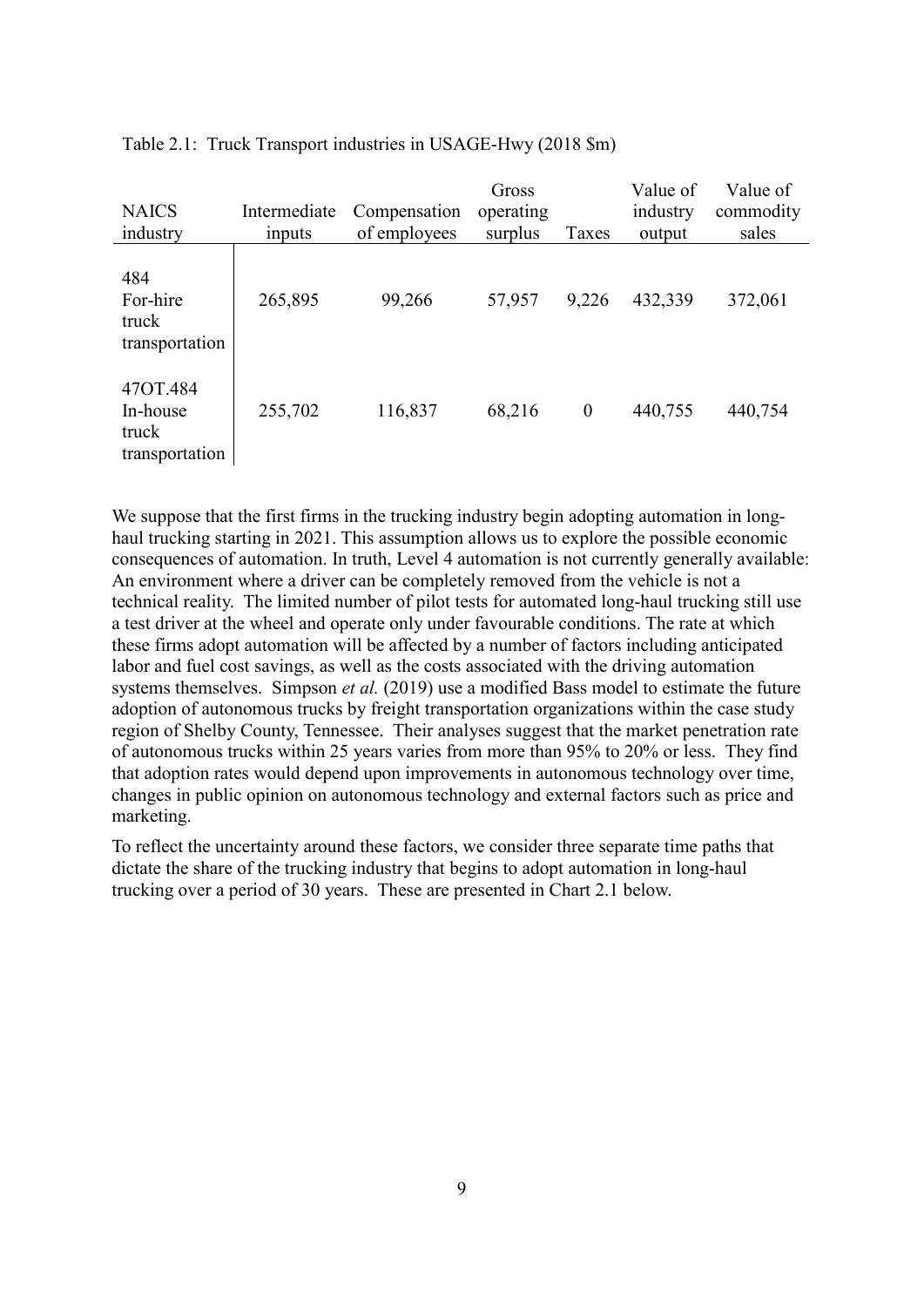

Under the "fast" adoption path, all firms in the for-hire and private trucking sectors will have begun adopting automation in long-haul trucking within 10-15 years, so that after 10-15 years over 90% of new investment in trucks will be on trucks with driverless capability. Under the "medium" and "slow" adoption paths, it takes much longer for all firms to begin to adopt this automation technology. As a result, after 10 years from when the technology becomes available and is taken up by the first adopters, about 95%, 60% and 30% of trucking firms will have begun adopting automation in long-haul trucking under the "fast", "medium" and "slow" scenarios, respectively.

Based on analysis of truck registration data, the typical useful life of a Class 8 tractor<sup>[2](#page-9-0)</sup> is roughly one million miles or approximately 11 years, after which the mileage put on older tractors drops off dramatically. Because tractors in the long-haul segment are used more intensely, the typical useful life is likely a bit shorter than the average—approximately nine years. Tractors used in short-haul service may last longer, perhaps 15 years, before they reach one million miles.<sup>[3](#page-9-1)</sup> Based on this information, we assume the lifespan of the existing fleet of long-haul trucks to be nine years. On average, in any given year, any firm that has begun adopting automation technology will convert 1/9<sup>th</sup> of its fleet. This implies that the share in year t of the fleet of long-haul trucks in the trucking industry that will have been converted to accommodate automation will be given by the sum over the period [t-9,t] of the share of adopting firms in Chart 2.1 multiplied by 1/9.

Finally we use the results from a 2015 study by the [McKinsey Global Institute](https://public.tableau.com/profile/mckinsey.analytics#!/vizhome/AutomationandUSjobs/Technicalpotentialforautomation) that "analyzed the detailed work activities for over 750 occupations in the US to estimate the percentage of time that could be automated by adapting currently demonstrated technology". For the occupation "Heavy and Tractor-Trailer Truck Drivers", this study found that the maximum technical potential for automation was 81.4 per cent, noting that some long-haul truck drivers will still be required to manage shipments such as high-value goods, hazardous materials, or cross-border movements. Frey and Osborne (2017) examined the extent to which jobs were susceptible to automation by means of computer-controlled equipment. In ranking occupations according to their probability of computerisation, they assigned a probability of

<u>.</u>

<span id="page-9-0"></span><sup>&</sup>lt;sup>2</sup> Class 8 trucks are those that have a gross vehicle weight rating (GVWR) of 33,000 pounds or more and include tractor-trailers.<br><sup>3</sup> Kenny Veith (president, ACT Research) in conversation by phone with the U.S. DOT, June 3, 2019.

<span id="page-9-1"></span>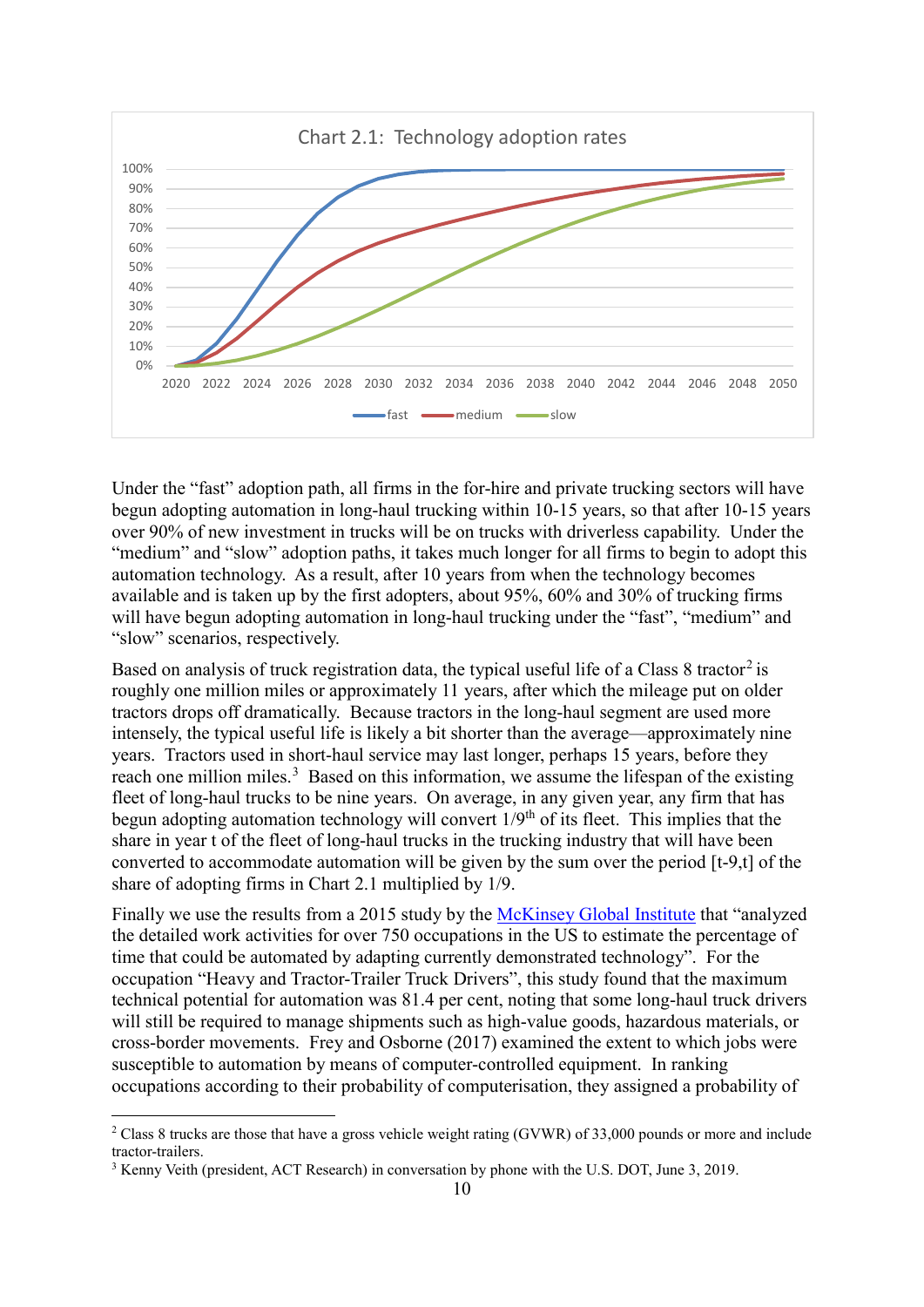79 per cent to the occupation "Heavy and Tractor-Trailer drivers". Given results from these two studies, we adopt a value of 80 per cent for the maximum automation potential for longhaul truck drivers that could be saved upon adoption of automation in long-haul trucking. To find the share of the industry fleet that has been converted to accommodate automation, we combine the information on the useful life of long-haul trucks and this assumed maximum automation potential with the technology adoption rates in Chart 2.1. These shares are plotted in Chart 2.1a, and serve as fundamental inputs into the calculation of the shocks that are used to simulate the impacts of automation in long-haul trucking in the rest of this Section.



#### <span id="page-10-0"></span>2.2 Labor saving technical change

The most obvious impact of automation in long-haul trucking is the savings by the for-hire and in-house truck transportation industries on the cost of labor. "Compensation of employees" in Table 2.1 will fall as trucking firms replace long-haul drivers with automation technology. For example, under the fast adoption scenario, by 2040, 80% of the US's fleet of long-haul trucks will be fitted with automation technology and will no longer require drivers. But "compensation of employees" includes compensation to long-haul truck drivers as well as short-haul truck drivers, employees who work in human resources, business and financial operations, sales, office and administrative support and all other employees in the for-hire and in-house truck transportation industries. To model the impact that automation in long-haul trucking would have on labor-saving technological change, we need to isolate the component of total "compensation of employees" in Table 2.1 above that would be impacted by the introduction of driverless trucks.

We begin with data from the BLS Occupational Employment Statistics which reports "total employment" and "mean annual wage" for NAICS industry 484000 "Truck Transportation" as 1,521,590 and \$47,450 respectively (see line 18390 in the file "nat3d\_M2019\_dl.xlsx", available from [https://www.bls.gov/oes/\)](https://www.bls.gov/oes/). Of these employees, 895,670 are employed in the Standard Occupational Classification 53-3032 "Heavy and Tractor-Trailer Truck Drivers", earning a mean annual wage of \$47,400 (see line 18732 in the above-named file). These data let us conclude that 58.8% [= (47400∙895670) / (47450∙1521590)] of the "Compensation of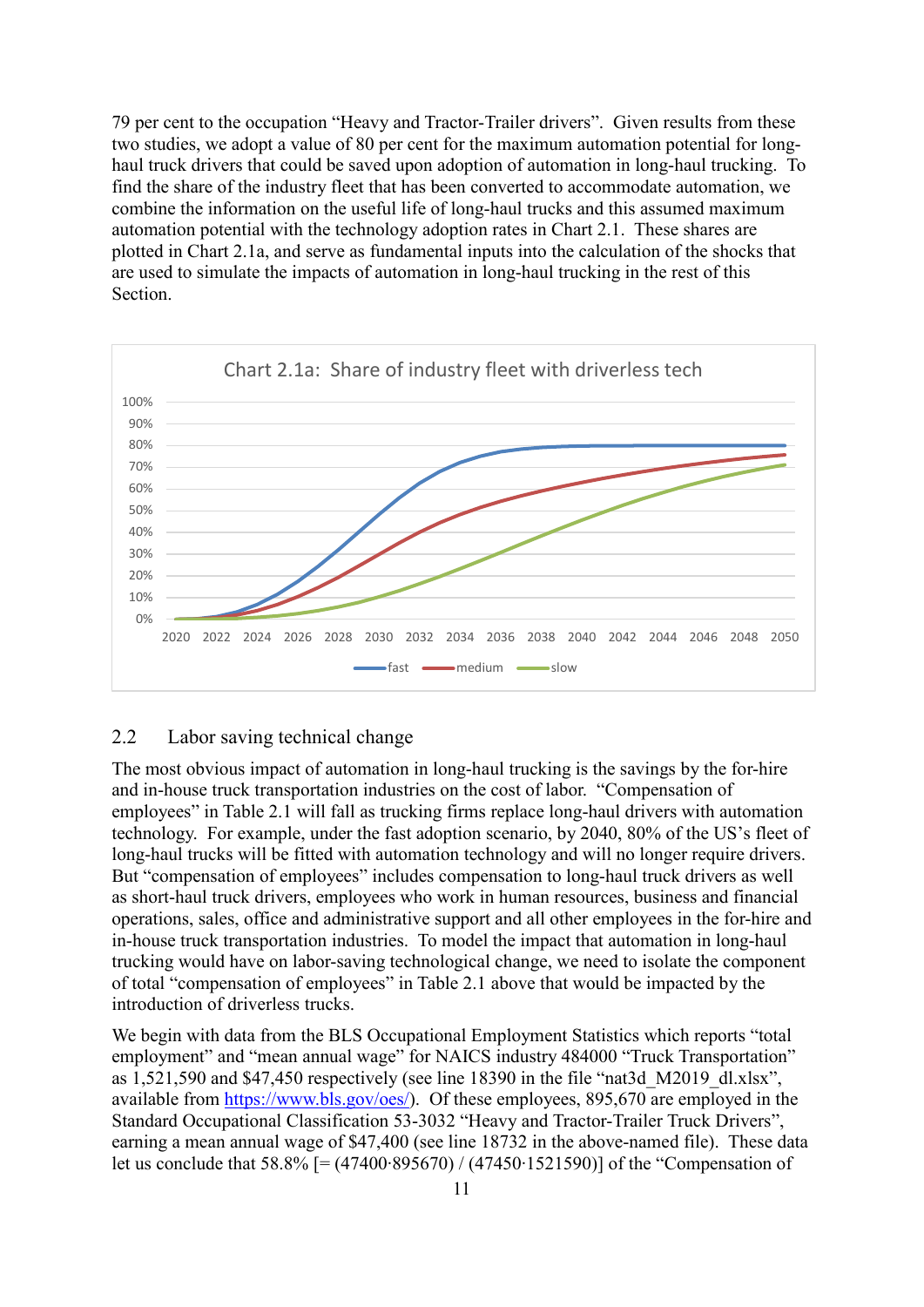employees" listed in Table 2.1 above represents compensation to "Heavy and Tractor-Trailer Drivers" in USAGE-Hwy's trucking industries.

But not all "Heavy and Tractor-Trailer Drivers" would be affected by automation in long-haul trucking, since only some of these are long-haul truck drivers. We follow Gittleman and Monaco (2020:16-18) who employ data from the 2002 Vehicle Inventory and Use Survey. Their Table 4 reports the share of heavy trucks by sector and range of operations. Since we are interested in long-haul trucking, we consider only those heavy trucks whose range of operations was more than 200 miles. As a result, we assume that of all "Heavy and Tractor Trailer Drivers" employed in the for-hire trucking and in-house trucking sectors (ie: USAGE-Hwy industries TruckingServices and InHouse Trucking), 51.52% [= (6.1+12.5) /  $(33.1+3.0)$ ] and  $8.13\%$  [=  $(3.5+1.7)/(41.3+22.7)$  $(3.5+1.7)/(41.3+22.7)$  $(3.5+1.7)/(41.3+22.7)$ ]<sup>4</sup> were long-haul truck drivers, respectively.

Charts 2.2a and 2.2b plot the shocks to labor-saving technical change under the different adoption paths in USAGE-Hwy's two trucking industries: TruckingServ (the For-hire Truck Transport industry) and InHTruck (the InHouse or Private Truck transport industry). Note that the labor-saving technical change shocks are negative. This reflects the fact that in USAGE-Hwy, a labor productivity **improvement** is represented by a **negative** value for labor-saving technical change: Less labor is required to produce the same level of output while holding other inputs constant.



<span id="page-11-0"></span> <sup>4</sup> See Table 4 of Gittleman and Monaco (2020:18). We include for-hire and private tractor-trailer truck types but do not include straight truck types. We presume the majority of straight trucks would be owner-operated and would not be converted using automation technology.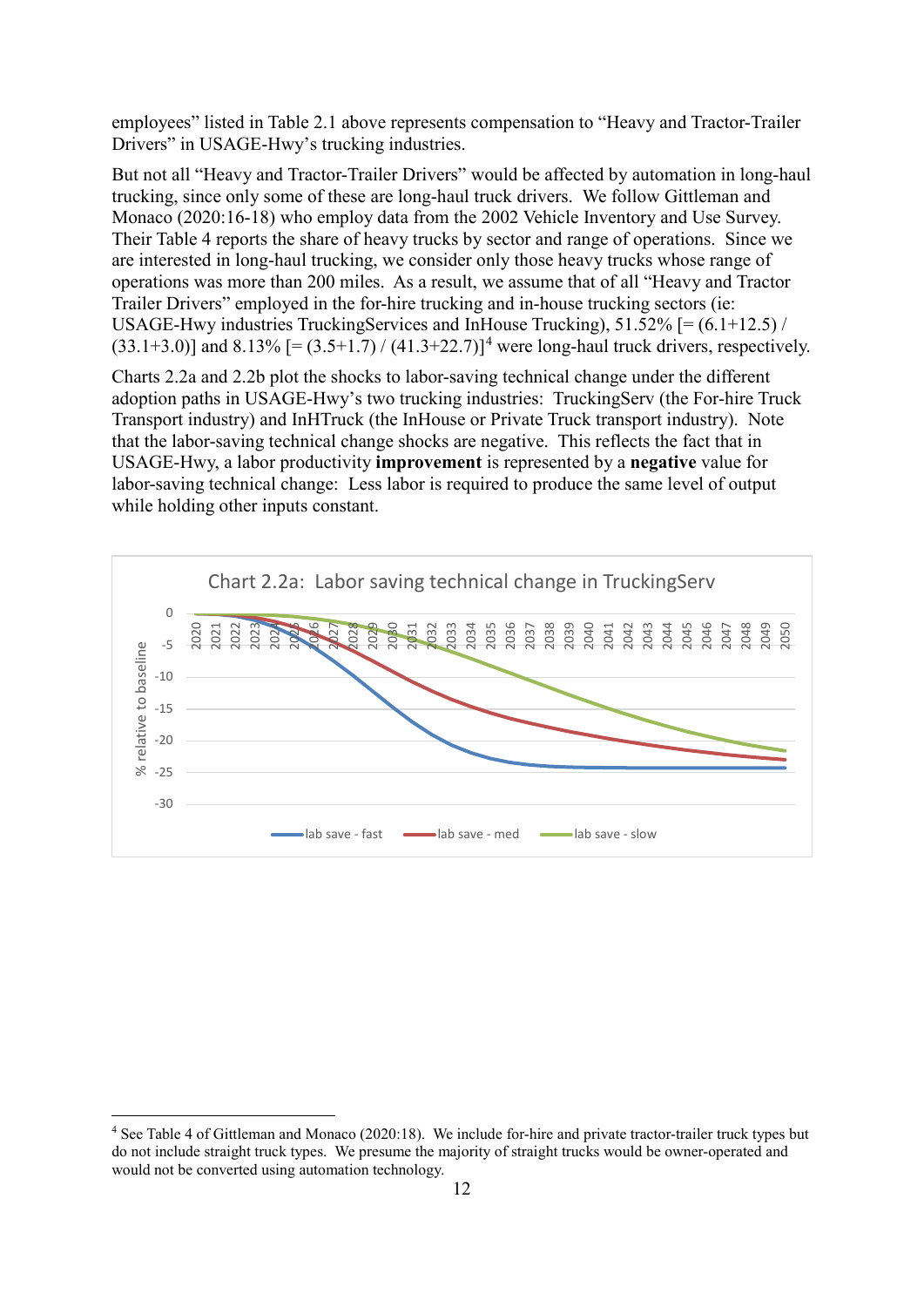

The two charts have the same shape, since they both reflect the same adoption paths in Chart 2.1a. But in the InHouse Trucking industry (Chart 2.2b), the shocks to labor productivity are much smaller than those in the For-hire Trucking industry (Chart 2.2a). This reflects our observation from Gittleman and Monaco (2020) that a much smaller share of truck drivers in private (in-house) trucking (8.13%) are long-haul truck drivers than in the for-hire trucking industry (51.52%). The shocks in Charts 2.2 are derived by multiplying the number of longhaul truck drivers as a share of baseline employment in the relevant USAGE-Hwy trucking industry by the share of the industry fleet that has adopted automation from Chart 2.1a.<sup>[5](#page-12-0)</sup> To illustrate, under the "fast" scenario, by 2030, just over 48% of the industry fleet will be converted to accommodate automation in long-haul trucking. In 2030, the labor saving technical change shock in TruckingServ and InHTruck is -14.7% [= -100 ∙ 48.37% ∙ 59.49% ∙ 51.52%] and -2.31% [= -100 ∙ 48.37% ∙ 59.49% ∙ 8.13%], respectively. As noted above, the shock is negative, reflecting the fact that less labor is required to produce the same level of output, given the level of usage of other inputs. In the "medium" scenario, only 30% of the industry fleet will be converted by 2030, so the labor saving technical change shock in the "medium" scenario in 2030 in TruckingServ and InHTruck is -9.07% [= -100  $\cdot$  29.95%  $\cdot$ 59.49% ∙ 51.52%] and -1.43% [= -100 ∙ 29.95% ∙ 59.49% ∙ 8.13%], respectively.

Before finishing this subsection, we derive an estimate of the number of long-haul truck drivers in both the For Hire or TruckingServ sector and the Private or InHouse Trucking sector, since we will be interested in whether automation in long-haul trucking could lead to layoffs of labor in the trucking industry. We noted earlier that BLS Occupational Employment Statistics reported that of the 1,521,590 employed in NAICS industry 48400 "Truck Transportation", 895,670 were Heavy Truck and Tractor-Trailer Operators. Since the BLS does not report employment statistics in the "In-house Trucking" industry, we estimate employment there by subtracting the number of Heavy Truck and Tractor-Trailer Operators in NAICS industry 484000 "Truck Transportation" (895,670) from the total number employed in Occupation 53-3032 "Heavy and Tractor-Trailer Drivers" (1,852,450), presuming that all Heavy and Tractor-Trailer Drivers not in NAICS industry 484000 are employed as In-House truck drivers. So 956,780 [= 1,852,450 - 895,670) Heavy Truck and Tractor-Trailer Operators were employed in the "In-house Trucking" industry. To estimate the number of these truck drivers who were long-haul truck drivers, we follow Gittleman and Monaco

<span id="page-12-0"></span> <sup>5</sup> Recall that the maximum automation potential of 80% was already incorporated in the shares in Chart 2.1a.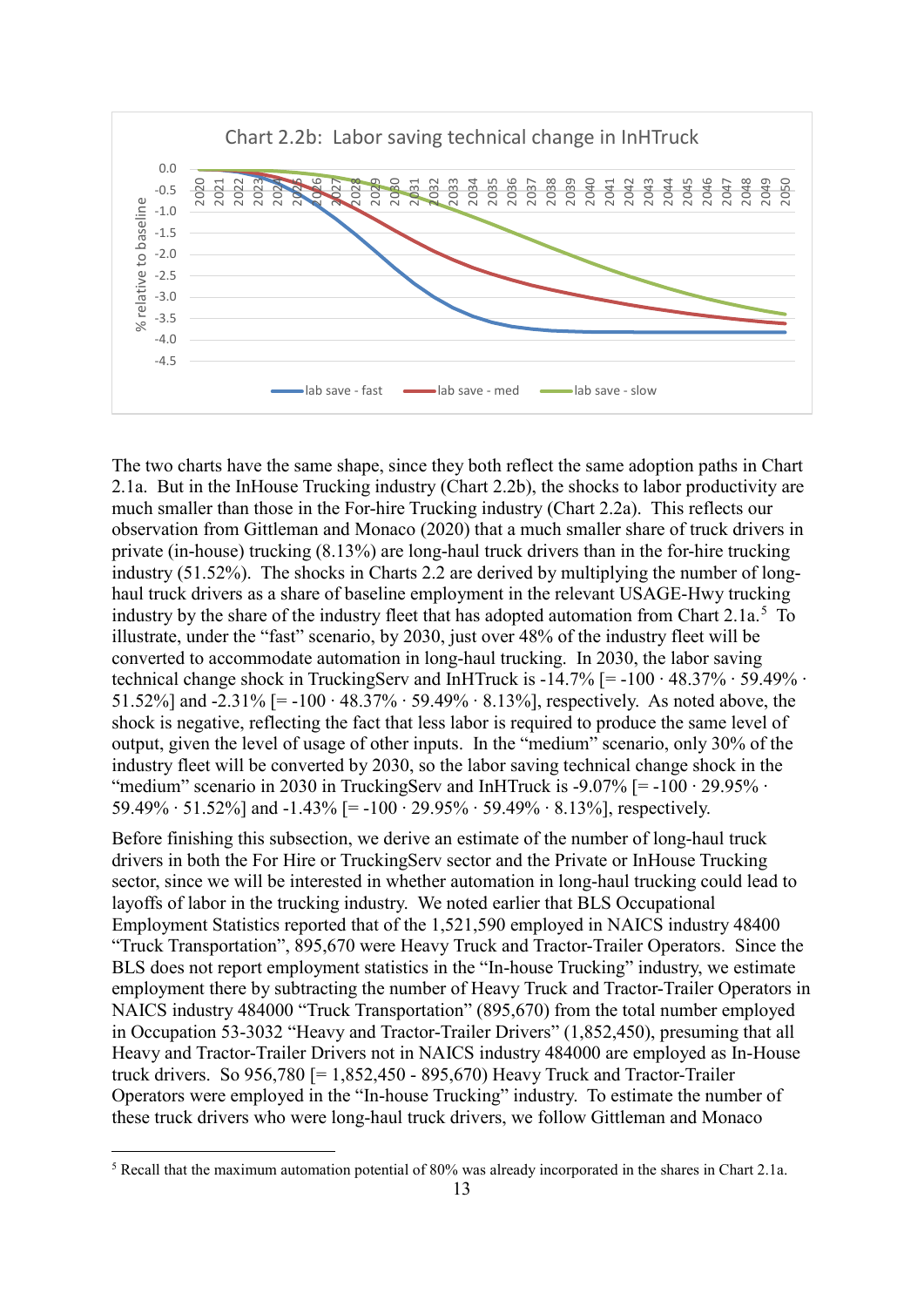(2020:16-18) who argued that 51.52% and 8.13% of these were Long Distance Tractor-trailer Drivers in the "Trucking Services" and "In-house Trucking" sectors, respectively. We conclude that there were 461,481 [= 895,670 ⋅ 0.5152] and 77,738 [= 956,780 ⋅ 0.0813] Long Distance Tractor-trailer Drivers in the "Trucking Services" and "In-house Trucking" sectors, respectively. These are the driving jobs at risk of elimination due to the adoption of automation in long-haul trucking.

#### <span id="page-13-0"></span>2.3 Cost of adopting automation

<u>.</u>

The next obvious feature of automation in long-haul trucking is that it will be costly. We estimate the cost of adopting automation in long-haul trucking by estimating the cost of replacing the current fleet of long-haul trucks with one where all trucks are fitted with the technology to allow for autonomous operation. "There are approximately two million tractortrailers in the United States" (McKinsey Global Institute 2017:79), though only a share of these are tractor-trailers used for long-haul trucking. This figure is consistent with our earlier discussion that the typical useful life of a long-haul truck is about nine years and figures reported by Fleetowner that approximately 200,000 new Class 8 (truck tractors) are sold each year.<sup>[6](#page-13-1)</sup> "Already, companies have made fully autonomous beer deliveries and struck alliances to operate ATs jointly. The rigs these companies are using are typically new medium- and heavy-duty trucks, outfitted with lidars, $^7$  $^7$  sensors, and other technology to allow the vehicle to operate without human intervention. Basic versions of the kit cost as little as \$30,000; highend packages might cost \$100,000." (Chottani *et al*. 2018:4). Engholm *et al.* (2020) identify the acquisition cost of a 60-ton truck at \$295,877 (see row 5 of their Table 1 on p.513), and estimate the cost of adding driving automation technology on top of conventional truck designs at 25% of the baseline acquisition cost, suggesting a cost of adopting automation of about \$75,000. Baseline investment expenditures in the TruckingServ and InHTruck industries in USAGE-Hwy reflect the expenditures needed to produce new capital (trucks) as those in the current fleet need to be replaced. To model the switch to trucks capable of autonomous operation, we assume that each old truck that is retired and replaced will require an extra investment expenditure of \$100,000 per truck. We assume that this per-truck cost for adopting automation technology falls over time with the inverse (ie: 1 minus) of the technology adoption rates in Chart 2.1a, to a minimum of \$50,000. This reflects the idea that early adopters of new technology face higher adoption costs than late adopters, but places a lower bound on the cost that late adopters must incur.

To proceed, we need to estimate the share of the two million tractor-trailers in the United States that are used for long-haul trucking. We use our results from the end of the previous subsection where we argued that total national employment of Heavy and Tractor-Trailer Truck Drivers was 1,852,450, of which 461,481 were Long Distance Tractor-trailer Drivers in the "Trucking Services" sector and 77,738 were Long Distance Tractor-trailer Drivers in the "In-house Trucking" sector. So in the US, 29.11 per cent  $[=(461481+77738)/1852450]$  of "Heavy truck and tractor-trailer operators" were "Long distance tractor-trailer operators. We use this same share to conclude that the fleet of long-haul tractor trailers in the US in 2018 was 582,169 trucks  $[= 2,000,000 \cdot 0.2911]$ . Over the simulation period, we assume that the

<span id="page-13-1"></span><sup>6</sup> Data from the American Trucking Associations "Freight Transportation Forecast 2017-2028", cited in [https://www.fleetowner.com/truck-stats/trucking-by-the-numbers/media-gallery/21702887/trucking-by-the](https://www.fleetowner.com/truck-stats/trucking-by-the-numbers/media-gallery/21702887/trucking-by-the-numbers-2018-the-equipment-fleets-use/slideshow?slide=6)[numbers-2018-the-equipment-fleets-use/slideshow?slide=6.](https://www.fleetowner.com/truck-stats/trucking-by-the-numbers/media-gallery/21702887/trucking-by-the-numbers-2018-the-equipment-fleets-use/slideshow?slide=6)<br><sup>7</sup> LIDAR stands for *Light Detection and Ranging*, a <u>remote sensing</u> method that uses light in the form of a

<span id="page-13-2"></span>pulsed laser to measure ranges (variable distances). See [https://oceanservice.noaa.gov/facts/lidar.html.](https://oceanservice.noaa.gov/facts/lidar.html)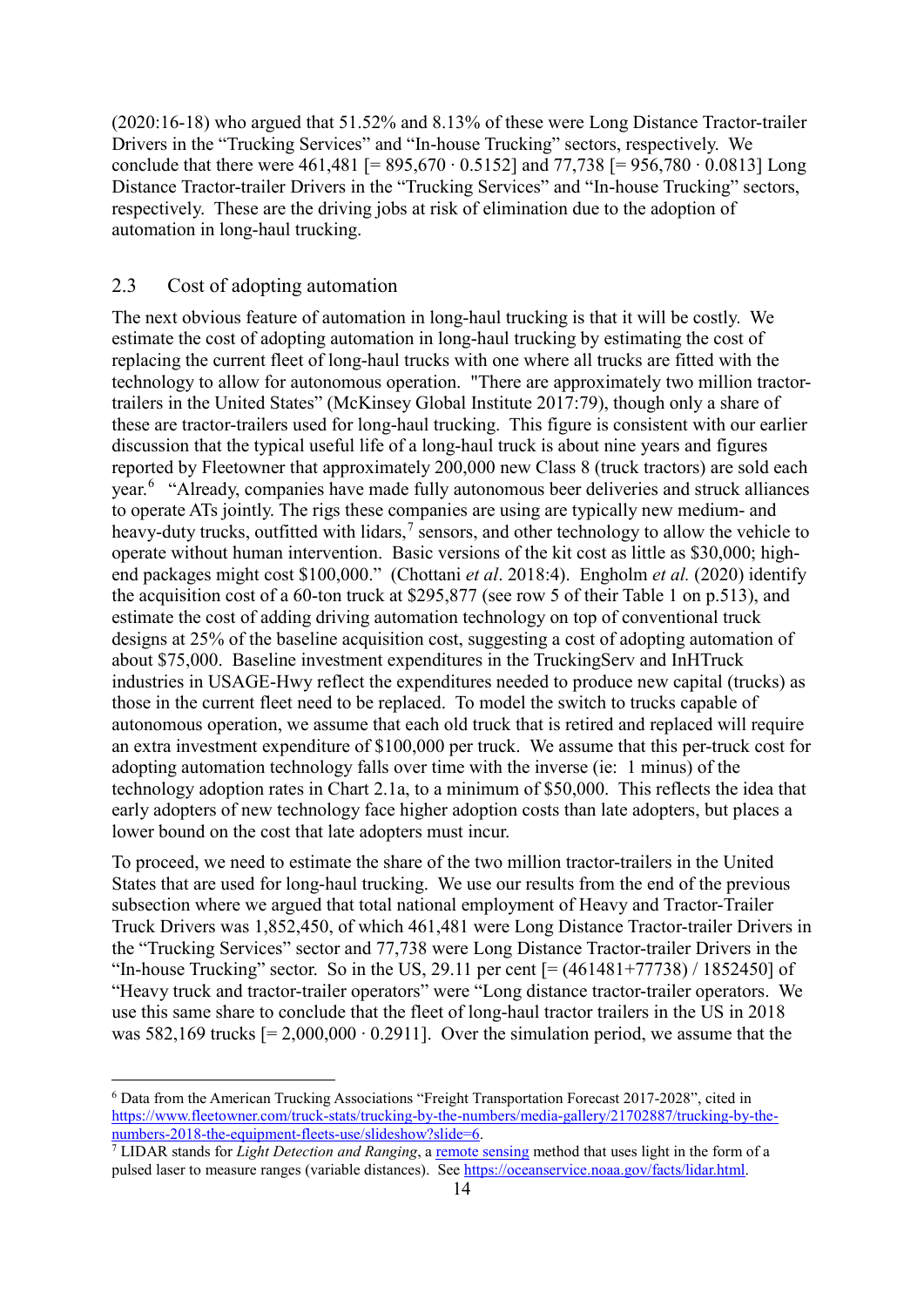rate of growth of the fleet of long-haul trucks follows the increase in Truck vehicle-miles-travelled over the same period as reported by the US Department of Transportation.<sup>[8](#page-14-0)</sup>

Now we can calculate the shock to investment in USAGE-Hwy that reflects the cost of automation. In each year, we multiply the size of the fleet of long-haul tractor trailers by the extra investment expenditure per truck to allow for autonomous operation (\$100,000), discounted by 1 minus the technology adoption rate in that year from Chart 2.1a (to a minimum discount of 50%), by the share of the industry fleet being converted to driverless technology in that year from Chart 2.1a. This gives us the extra investment expenditure needed in each year for automation, which is expressed as a share of baseline investment in the TruckingServ and InHTruck industries. These shocks are reported in Charts 2.3a and 2.3b, reflecting the extra investment expenditure in the two trucking industries as a percentage of baseline investment. The shocks reflect two effects: the increased capital requirement per unit of output in the industry and the increased baseline number of trucks in the industry. Under the "fast" adoption scenario, this shock is highest in 2027 when 6.89 per cent of the fleet is converted to allow for autonomous operation, bringing the total share of the fleet converted by 2027 to 24.41 per cent (see Chart 2.1a). By 2027, the size of the longhaul trucking fleet has grown to 691,959 tractor-trailers. The share of this fleet in the TruckingServ and InHTruck sectors is 86.4 per cent  $[= 0.5152 / (0.5152 + 0.0813)]$  and 13.6 per cent [= 0.0813 / (0.5152+0.0813)], respectively. In USAGE-Hwy, baseline investment in 2027 is \$125,779m and \$89,995m for the TruckingServ and InHTruck industries, respectively. So in 2027, the investment shock is 2.48 per cent  $[= 100 \cdot 691959 \cdot 0.0689 \cdot 0.1]$  $\cdot$  (1-0.2441)  $\cdot$  0.864 / 125779] in the Trucking Serv sector and 0.55 per cent [= 100  $\cdot$  691959  $\cdot$ 0.0689 ∙ 0.1 ∙ (1-0.2441) ∙ 0.136 / 89995] in the InHTruck sector. This equates to an additional \$3,114m in the Trucking Serv sector and \$491m in the InHTruck sector of investment spending for the 6.89 per cent of the fleet being converted in 2027 to allow for autonomous operation in 2027.



<span id="page-14-0"></span> <sup>8</sup> Data on truck vehicle-miles-travelled was retrieved from Highway Economic Requirements System (HERS) spreadsheets supplied by the U.S. Department of Transportation and the Volpe National Transportation Center (Volpe Center) for the latest update to our project evaluating the Socioeconomic Impacts of Highway Investment. We are assuming that the existing fleet is fully utilized, so achieving a 5 per cent increase in Truck vehicle-miles-travelled would require a 5 per cent increase in trucks and a 5 per cent increase in drivers.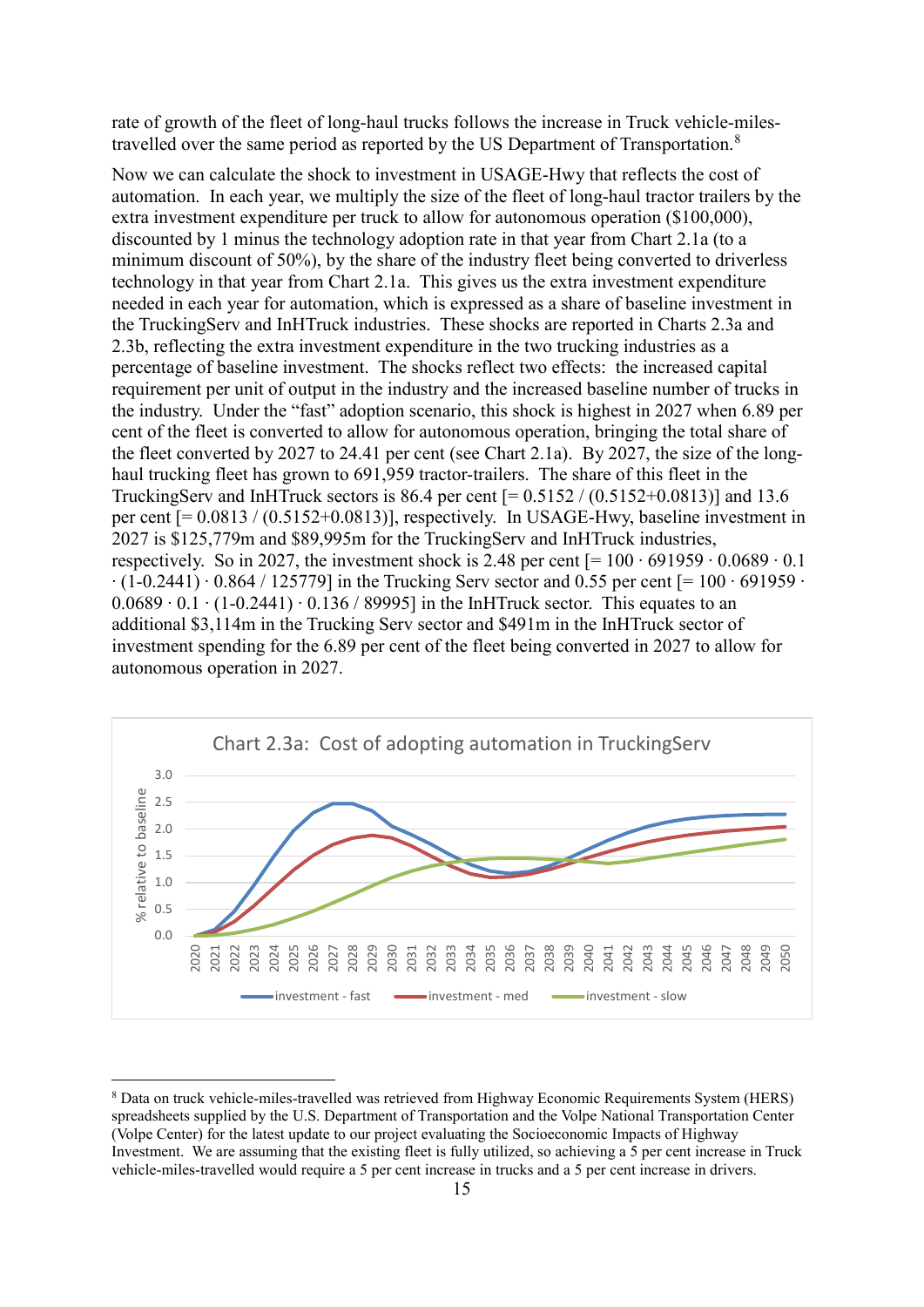

After 2029, the first trucks that were upgraded in 2020 will be 9 years old and will need to be replaced. This explains why the curves in Charts 2.3a and 2.3b never return to baseline. For example, under the "fast" adoption scenario, the baseline growth in vehicle miles travelled suggests that the number of long-haul trucks will have increased to just over one million by 2050. In the policy scenario, these will now all be equipped with automation technology that costs \$50,000 per truck. With baseline investment in the Trucking Services industry projected to reach \$172b by 2050, the cost of adopting automation in the Trucking Services sector reaches about 2.3 per cent  $[=(1/9) \cdot$  number of trucks  $(1,020,751) \cdot$  maximum automation potential (0.8) ∙ TruckServ share (0.86) ∙ \$50k per truck / baseline investment in TruckServ (\$172b)] above baseline by 2050.

Again Charts 2.3a and 2.3b have the same shape, since they both reflect the same adoption paths in Chart 2.1a, and they both presume the same cost that needs to be incurred to replace a long-haul truck with one that is fitted to allow for autonomous operation. So what accounts for the large difference in the scale of the vertical axis between Charts 2.3a and 2.3b? First, baseline investment in the TruckingServ industry (ie: the denominator in the shocks in Charts 2.3a and 2.3b) is about \$126b in 2027, about 40% greater than the \$89b in the InHTruck industry in USAGE-Hwy. Second, the share of the "Heavy Truck and Tractor-Trailer Operators" that are "Long Distance Tractor-trailer Drivers" in the InHTruck industry [= 8.13 per cent] was much smaller than that in the TruckingServ industry [= 51.52 per cent]. These two ratios account for most of the difference between the scale on Chart 2.3a (where the largest investment shock in TruckingServ under the "fast" adoption scenario in 2027 is 2.48 per cent) and the scale on Chart 2.3b (where the largest investment shock in InHTruck under the "fast" adoption scenario in 2027 is 0.55 per cent ≈ 2.48 ∙ (125779 / 89995 ∙ (0.0813 / 0.5152)).

#### <span id="page-15-0"></span>2.4 Capital-saving technological change

We expect that automation in long haul trucking should lead to a reduction in labor costs. But we should also expect automation to lead to capital-saving technological change, due to improved fleet utilization from the ability of trucks to potentially run nearly nonstop, without the need for human drivers to rest. Of course, while a truck could be run more hours per day, we must also account for the fact that the truck will wear out sooner. An estimate of capital cost savings due to the adoption of automation of long-haul trucking is in McKinsey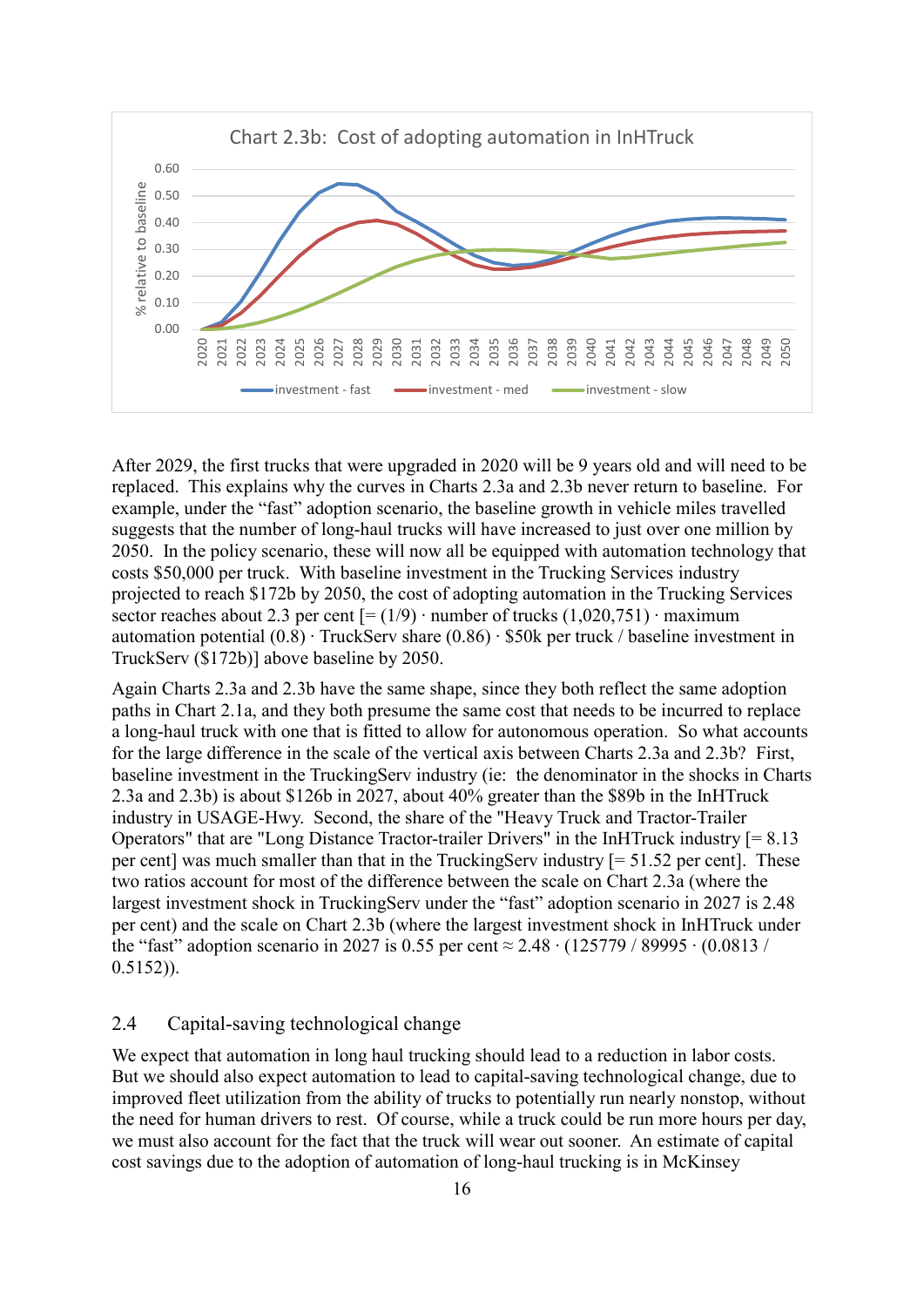(2018:19) who estimate that full driver autonomy could reduce the total cost of ownership (TCO) by 45 per cent.

Charts 2.4a and 2.4b present the anticipated improvements in the productivity of capital in trucking industries per unit of output upon adoption of automation in long-haul trucking. As noted in Section 1, this reflects the expectation that driverless trucks can be operated for longer hours than trucks with drivers who need mandated rest periods and can only work for a mandated number of hours without interruption. Following McKinsey (2018:19), we assume capital-saving technological change of 45% upon adoption of automation in longhaul trucking. As was the case for previous shocks, those in Charts 2.4a and 2.4b for the TruckingServ and InHTruck industries in USAGE-Hwy reflect the shares of the industry fleet that has adopted automation in Chart 2.1a and the fact that a much smaller share of employees in private or in-house trucking engage in long-haul trucking that those in for-hire trucking. Once the entire fleet has adopted the technology needed for driverless trucks (ie: after 2040 in the "fast" scenario), the capital improvement is reflected in a shock of -18.5 per cent [= -100 ⋅ 0.45 ⋅ 0.80 ⋅ 0.5152] and -2.9 per cent [= -100 ⋅ 0.45 ⋅ 0.80 ⋅ 0.0813] in TruckingServ and InHTrucking, respectively, reflecting our assumed share of Heavy Truck and Tractor-Trailer Operators that are Long Distance Tractor-trailer Drivers and the maximum Technical Automation Potential of 80% for "Heavy and Tractor-trailer Truck Drivers". Like the labor-saving technical change shocks in Section 2.1, these capital saving technical change shocks reflect the fact that upon adoption of automation in long-haul trucking, less capital is required to produce the same level of output, given the level of usage of other inputs, so these shocks are negative.

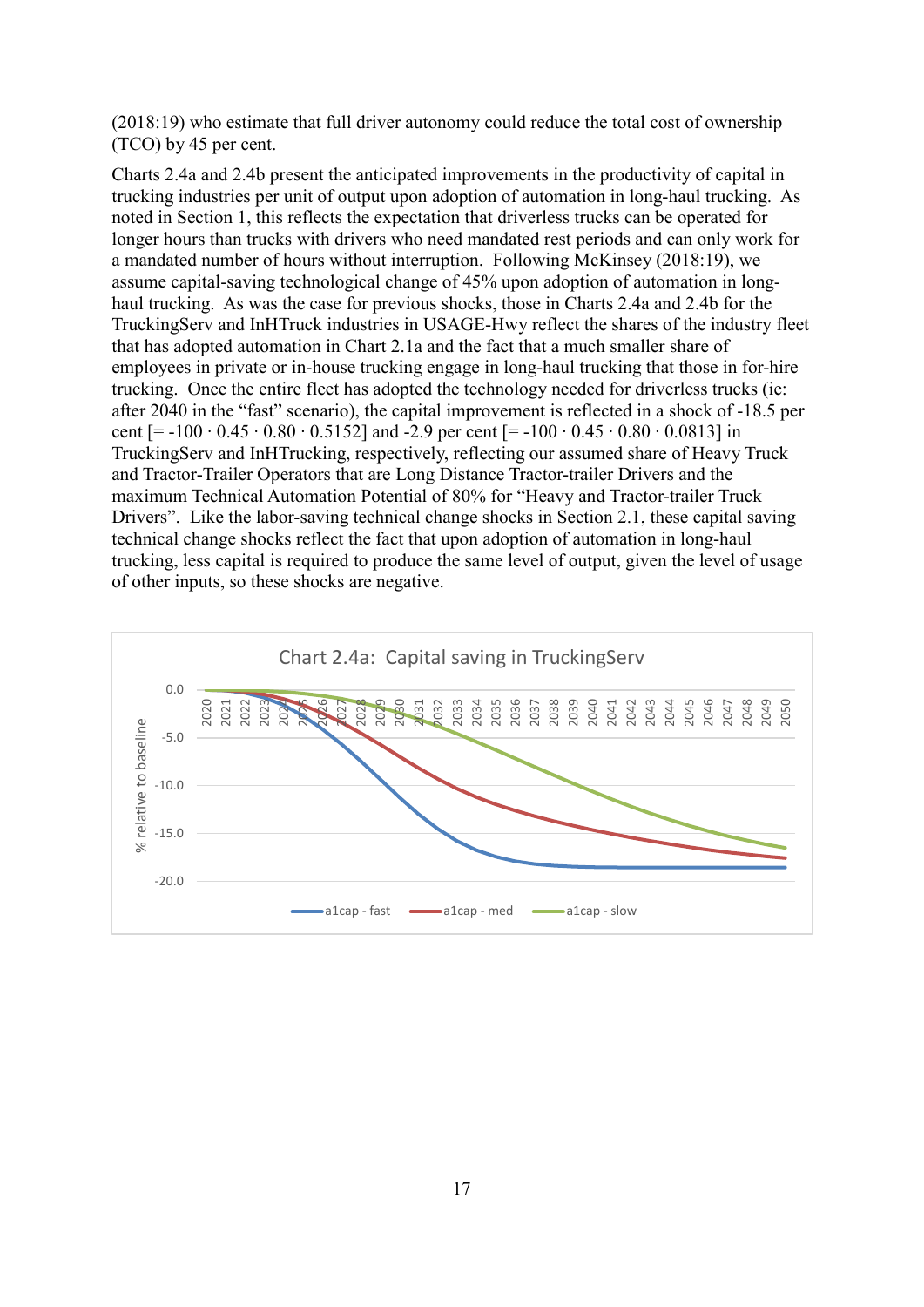

#### <span id="page-17-0"></span>2.5 Fuel cost savings

-

There is evidence that automation of long-haul trucking could lead to reductions in fuel costs. Driving automation could decrease fuel costs by optimizing throttle and brake controls to minimize fuel burn. Other types of automation have also been shown to lead to fuel savings. For example, the practice of "truck platooning" involves the implementation of systems that allow communication and close following between a number of trucks travelling close together. When Level 1 platooning was tested, Shladover *et al*. (2018:31) found that a threetruck platoon traveling at 65 mph could save between 5 and 6 percent of its fuel. Fuel savings can also be experienced due to maintaining lower speeds than human drivers typically choose: A truck traveling at 65 mph instead of 75 mph will experience a 27% improvement in fuel use.<sup>[9](#page-17-1)</sup> The US is currently pursuing several policy options to improve fuel economy in large trucks (speed regulators, improved fuel economy standards) so it is difficult to estimate the incremental impact that automation will have. For the purposes of this analysis, we adopt a central case value for the reduction in fuel use by long-haul trucks due to automation of 5.22%. This value is derived from the estimated fuel savings using a 65mph limiting device on combination trucks (see USDoT (2016) Table 72 on p.130) and consistent with the fuel savings due to truck platooning cited above in Shladover *et al*. (2018), the 4-7% reduction in diesel fuel bills referenced by Huang and Kockelman (2020), the 5 to 5.5% fuel savings expected from mandated speed controls<sup>10</sup> and the 15% realized fuel savings claimed by TuSimple.<sup>[11](#page-17-3)</sup>

Charts 2.5a and 2.5b present the percentage reductions in fuel use per unit of output that are anticipated upon adoption of automation in long-haul trucking. The shocks in Charts 2.5a and 2.5b for the TruckingServ and InHTruck industries reflect our assumed central case value for the reduction in fuel use of 5.22%, the adoption rates in Chart 2.1a and the fact that a much smaller share of drivers in private or in-house trucking engage in long-haul trucking than those in for-hire trucking. For example, under the "fast" adoption scenario, after 2040 when 100% of the fleet has been converted to accommodate automation in long-haul trucking, the fuel-saving shock is -2.15% [= -100 ⋅ 0.0522 ⋅ 0.5152 ⋅ 0.80] in the TruckingServ industry and -0.34% [= -100 ⋅ 0.0522 ⋅ 0.0813 ⋅ 0.80] in the InHTruck industry,

<span id="page-17-1"></span><sup>9</sup> 'https://www.nationalgeographic.com/news/energy/2011/09/110923-fuel-economy-for-trucks/

<span id="page-17-2"></span><sup>10</sup> https://www.nhtsa.gov/sites/nhtsa.dot.gov/files/speed-limiter-pria-082016.pdf

<span id="page-17-3"></span><sup>11</sup> [https://venturebeat.com/2019/09/17/tusimple-raises-120-million-to-expand-its-fleet-of-driverless-delivery](https://venturebeat.com/2019/09/17/tusimple-raises-120-million-to-expand-its-fleet-of-driverless-delivery-trucks/)[trucks/](https://venturebeat.com/2019/09/17/tusimple-raises-120-million-to-expand-its-fleet-of-driverless-delivery-trucks/)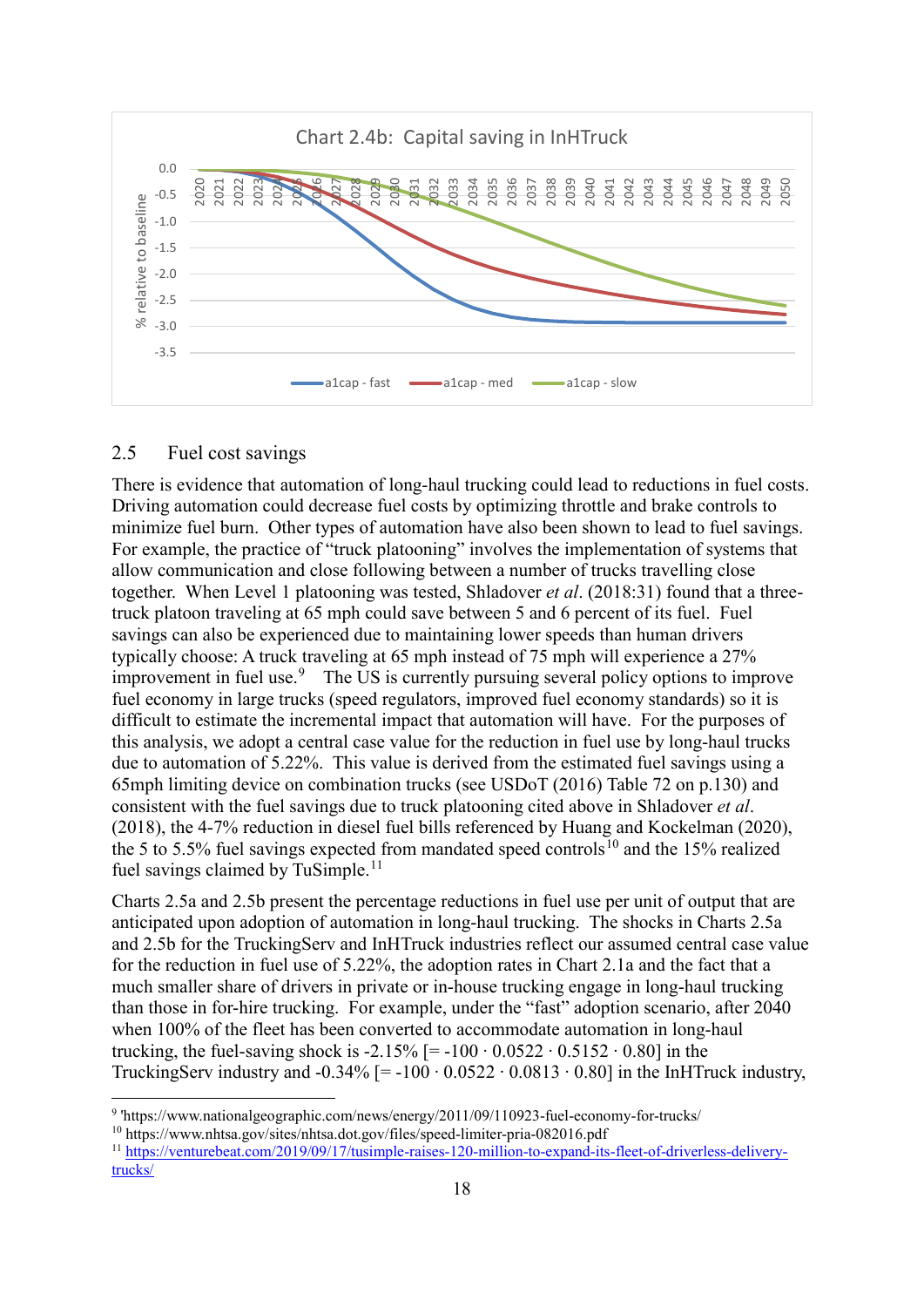reflecting the share of Heavy Truck and Tractor-Trailer Operators that are Long Distance Tractor-trailer Drivers and the maximum Technical Automation Potential of 80% for "Heavy and Tractor-trailer Truck Drivers". As was the case for the labor-saving technical change shocks described in Section 2.1, these shock are negative, reflecting the fact that less fuel is required to produce the same level of output, given the level of usage of other inputs.



#### <span id="page-18-0"></span>2.6 Fatalities and safety costs

In 2018, there were 4,415 fatal crashes involving large trucks: Of these 2,897 involved combination trucks, the type used in long-haul trucking (see US Department of Transportation (Sept. 2020) Trends Tables 4 and 16). Crashes involving just a single large truck killed 970 people (often the driver of the truck but sometimes pedestrians and bicyclists) and injured approximately 17,000 other people (US Department of Transportation (Sept. 2020) People Table 14).<sup>12</sup> Of these single large truck fatalities, we estimate that

<span id="page-18-1"></span> $12$  We focus on crashes involving only a single large truck (as opposed to multi-vehicle crashes). These crashes must be the fault of the truck or truck driver. Since some multi-vehicle crashes will also be the fault of the truck driver, our estimates represent a lower-bound on the fatalities and safety costs impacted by the adoption of automation in long-haul trucking.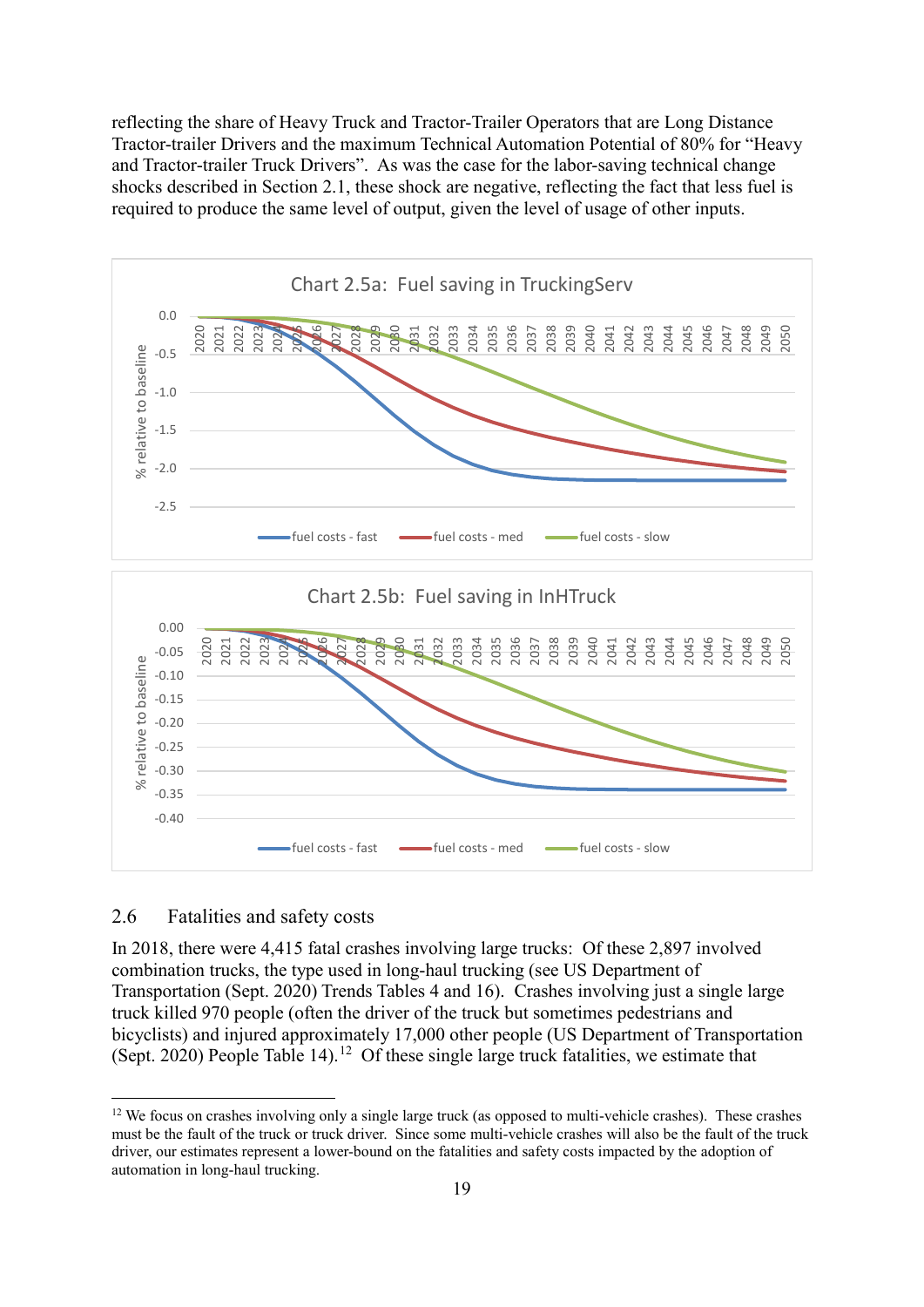29.11% involved long-haul trucks.<sup>[13](#page-19-0)</sup> Craft (2008) found that the critical factor was related to the driver (lack of sleep, inattentiveness, speeding or aggressive driving, etc.) for 87% of large truck crashes. Based on this information, and assuming that automation could eliminate all of the single vehicle crashes where the critical factor is related to driver performance, we estimate that approximately 161 fatalities  $[= 970 \cdot (2897/4415) \cdot 0.87 \cdot 0.2911]$  of fatalities involving large trucks in 2018 would be avoided if the entire long-haul fleet was automated. To derive an estimate of safety costs that could be saved due to automation, we use the observation that the cost per injury crash involving a truck tractor with 1 trailer in 2005 dollars was \$22,934 (USDoT 2007:10 Table 4). We update these 2005 costs to 2018 using the US health care inflation rate of  $1.5<sup>14</sup>$  As a result, we assume that automation would save \$97.2 million [= 17000 ∙ (2897/4415) ∙ 0.87 ∙ 0.2911 ∙ 22934 ∙ 1.5] in annual (2018) medical costs.

The final shocks reflect the expectation that the adoption of automation in long-haul trucking will eliminate crashes that involve large trucks where the crash is due to at least one truckdriver-related factor such as non-performance, inattention, speeding or overcompensation while driving. We assume that when these crashes are eliminated, any fatalities or injuries that would have resulted from these crashes are also eliminated. Using the information detailed above, we assume that there were 161 fatalities and \$97.2m in costs associated with injuries that could have been avoided in 2018 had automation in long-haul trucking been adopted. We suppose that the number of crashes involving long-haul trucks over the simulation period would follow the increase in Truck vehicle-miles-travelled over the same period as reported by the US Department of Transportation (see subsection 2.3). Together with the shares of the industry fleet that has adopted automation in Chart 2.1a, these statistics suggest a reduction in fatalities per unit of output under either fast, medium or slow adoption of automation in long-haul trucking as presented in Chart 2.6a. We value each extra fatality at \$10.5m.[15](#page-19-2)



<u>.</u>

<span id="page-19-1"></span><span id="page-19-0"></span><sup>13</sup> This share was derived in subsection 2.3.<br><sup>14</sup> This US health care inflation rate is compounded over 2005-2018 using data from<br>https://ycharts.com/indicators/us health care inflation rate.

<span id="page-19-2"></span> $\frac{15}{15}$  See the US Department of Transportation Guidance on Valuation of a Statistical Life in Economic Analysis at [https://www.transportation.gov/office-policy/transportation-policy/revised-departmental-guidance-on-valuation](https://www.transportation.gov/office-policy/transportation-policy/revised-departmental-guidance-on-valuation-of-a-statistical-life-in-economic-analysis)[of-a-statistical-life-in-economic-analysis.](https://www.transportation.gov/office-policy/transportation-policy/revised-departmental-guidance-on-valuation-of-a-statistical-life-in-economic-analysis)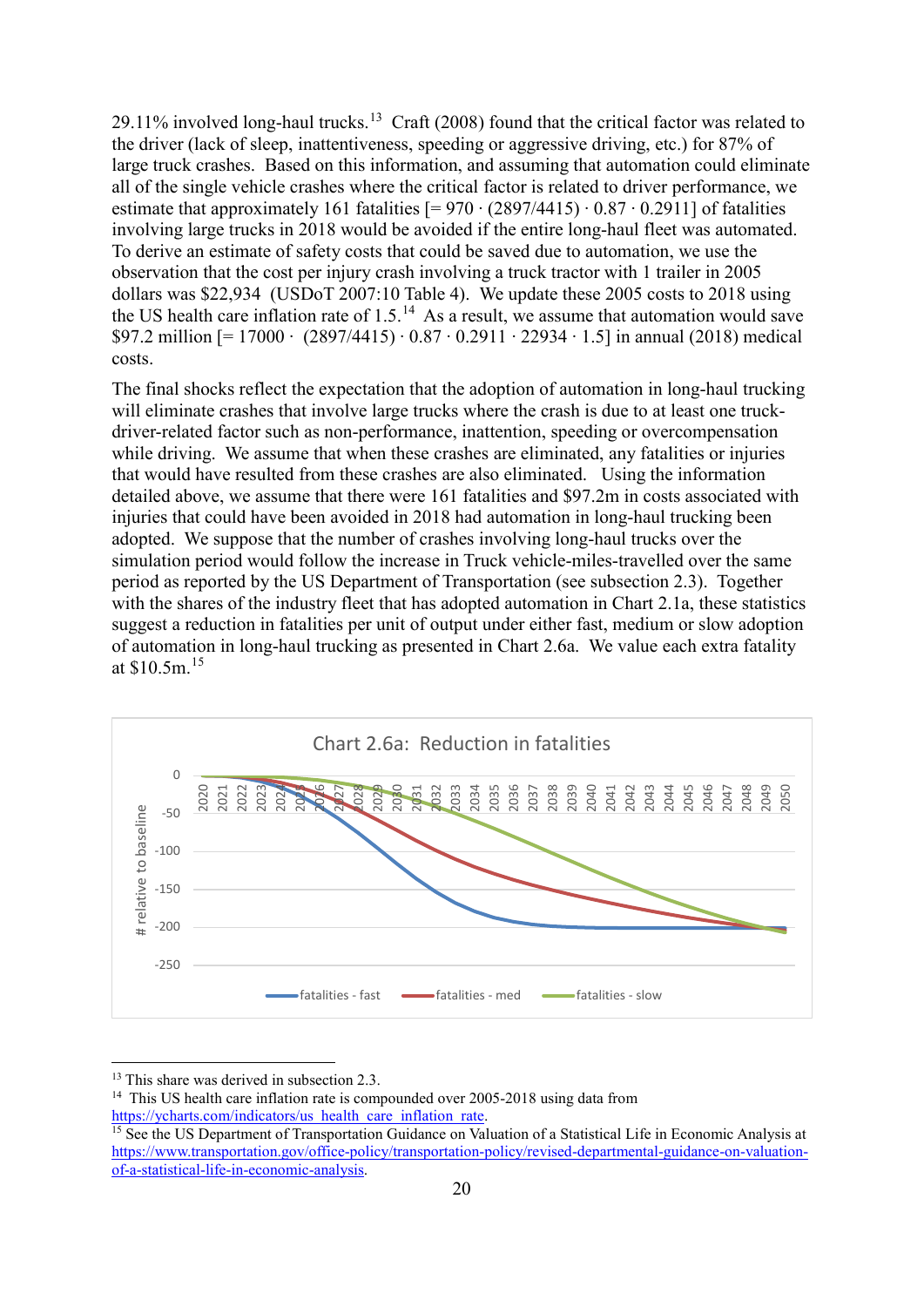The reduction in safety costs (in \$m) per unit of output due to the reduction in truck crashes and associated injuries upon adoption of automation in long-haul trucking are presented in Chart 2.6b under either fast, medium or slow adoption rates. The shape of these curves is similar to those in Chart 2.6a since both are based upon the same adoption rates in Chart 2.1a. In USAGE-Hwy simulations, we introduced this information on safety costs as reduced purchases of medical services by the household sector, and excluded medical expenditures when measuring welfare-relevant household consumption. In this way, reduced medical expenditures experienced by households are welfare-improving: they improve the ability of households to consume welfare-enhancing products. Both fatalities and safety cost shocks are negative, reflecting the fact that fatalities and safety costs per unit of output are expected to fall upon adoption of automation in long-haul trucking.



#### <span id="page-20-0"></span>**3. Effects of automation in long-haul trucking**

We begin our presentation of the economic impacts of automation in long-haul trucking with an analysis of the economy-wide macroeconomic effects. Then in Section 3.2 we look at the impacts of automation at the industry level, including the effect of automation on employment in the USAGE-Hwy trucking industries.

#### <span id="page-20-1"></span>3.1 Macroeconomic results

It helps to motivate our discussion of the macroeconomic impacts of automation by considering a stylized macro-level production function for the US economy:  $Y = A \cdot f(K, L)$ , where Y is real US GDP, K and L are the aggregate levels of usage of capital and labor in the US economy, respectively, and A represents productivity. Our discussion in the previous section detailed the anticipated impacts of automation on productivity. These productivity shocks will result in changes in aggregate labor and capital, all of which will impact national output or real GDP.

First off, we look at the direct consequences of the increase in investment spending in the TruckingServ and In-House Trucking industries, which will contribute to an increase in capital. Over the simulation period, under the "fast" adoption scenario, replacing the long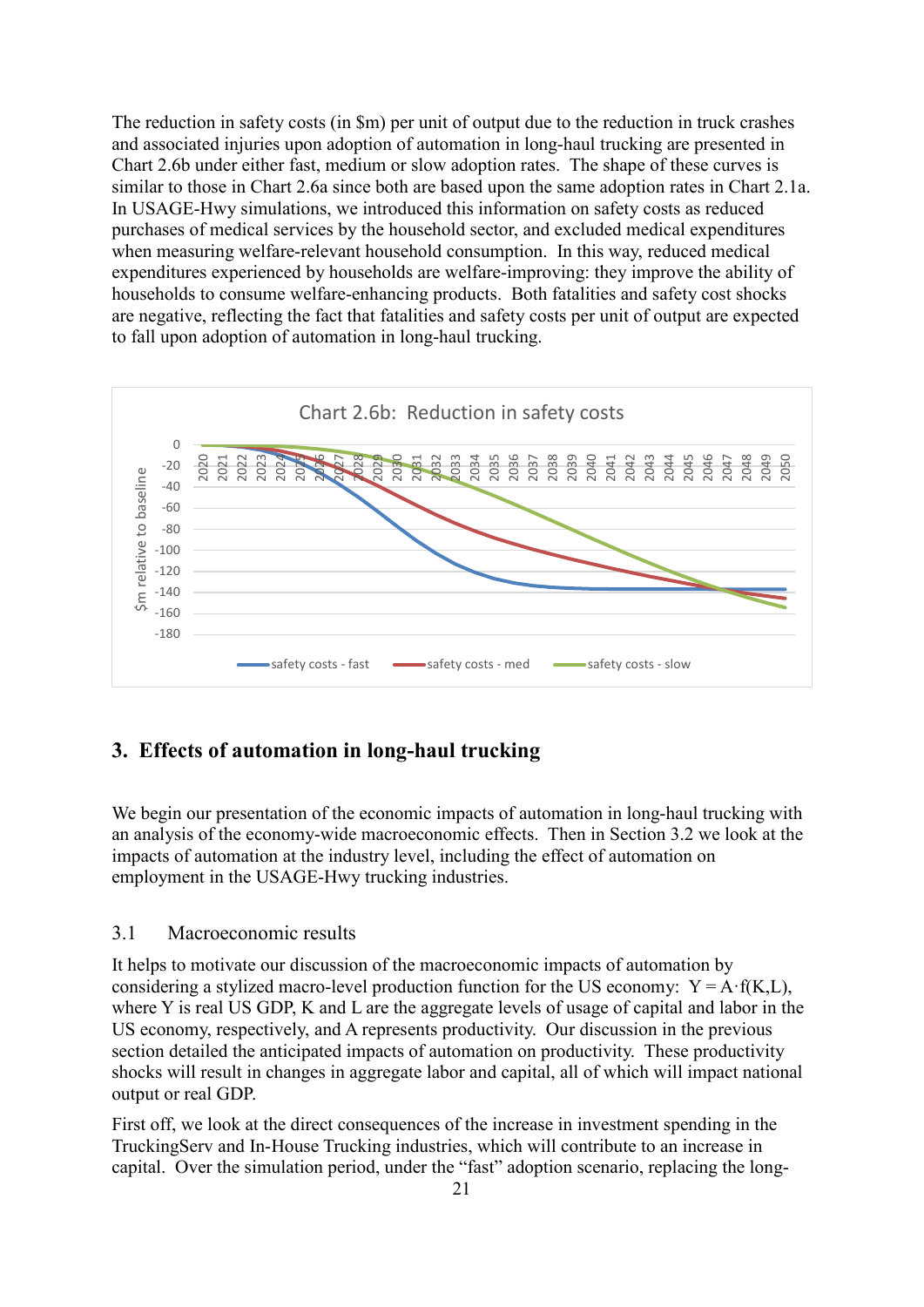haul trucking fleet with stock that is equipped for automated operation results in an extra \$88b of aggregate investment spending in the US economy relative to baseline. As illustrated in Chart 3.1a, this increased investment translates into an increase in aggregate capital that reaches almost 0.5 per cent above baseline by 2050. Under the "medium" and "slow" adoption scenarios, this increase in capital reaches 0.43 and 0.37 per cent above baseline by 2050. These increases in capital are smaller since a smaller share of the fleet is converted for the adoption of automation by 2050 under the "medium" and "slow" scenarios.



The operation of the labor market in USAGE-Hwy is illustrated in Charts 3.1b and 3.1c below. Relative to baseline, if the same amount of labor in the economy can now be combined with more capital, then labor productivity will increase. This effect is distinct from and additional to the direct impact that automation has on labor productivity in the trucking sectors: The increase in aggregate capital will make the average unit of labor across the whole economy more productive. At a given real wage, this increases the demand for labor. Chart 3.1b illustrates this increase in labor demand or employment over the simulation period while capital is increasing. Employment (labor demand) increases as capital increases, reaching a peak around 2034. In USAGE-Hwy, labor supply is exogenous, determined in the baseline by exogenous changes in population and participation rates. Hence, when the investment in the adoption of automation in long-haul trucking stimulates labor demand, this causes an excess demand for labor. This results in the increase in the real wage illustrated in Chart 3.1c. As long as employment remains above labor supply, the excess demand for labor puts upward pressure on wages, and the real wage will increase to eliminate the excess demand for labor. This process continues throughout the simulation period as long as capital is increasing relative to baseline. The change in capital occurs at different rates under the different adoption scenarios. Under the "fast" adoption scenario, capital rises more sharply earlier in the simulation period, and as a result, labor demand increase more and earlier, reaching almost 0.06 per cent above baseline in 2034. Thereafter, employment drifts back towards baseline. But since investment remains above baseline throughout the simulation period, employment never quite returns to baseline, even by 2050 by which point the entire long-haul trucking fleet has been converted to accommodate automation. Relative to base period (2018) US employment, the average annual gain in employment over the simulation period is about 0.03 per cent, equivalent to about 48,300 jobs.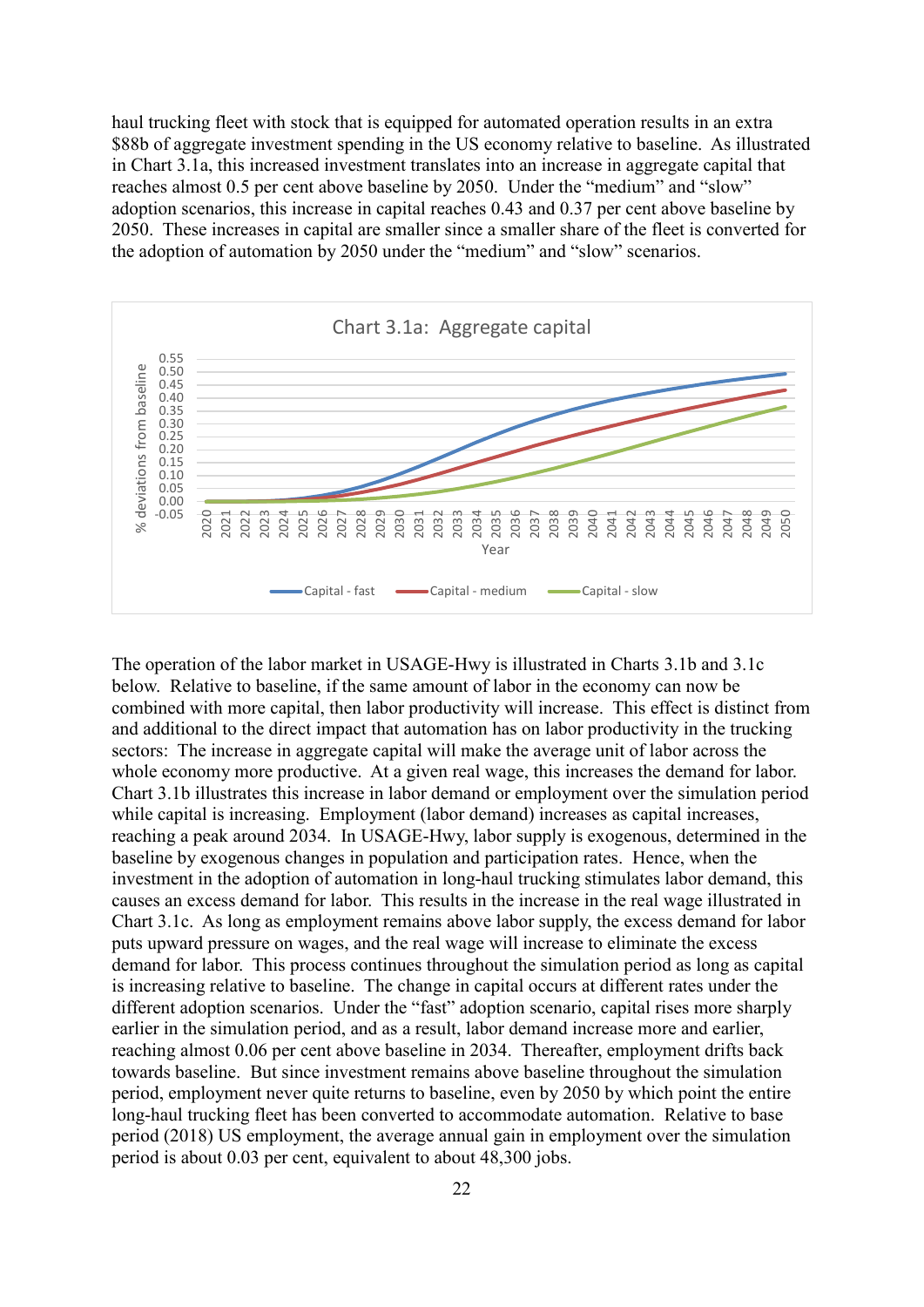Under the "slow" adoption scenario, the rate of growth of capital is not as rapid, and by 2050, capital is still growing, while it has flattened by 2050 under the "fast" scenario. As a result, under the "slow" scenario, labor demand is still growing steadily by 2050, but reaches a maximum just below 0.04 per cent above baseline, with an average annual gain in employment over the simulation period of just over 0.02 per cent, equivalent to about 35,800 jobs relative to 2018 employment.



How do these changes in capital and labor translate into changes in real GDP and welfare? Chart 3.1d below shows how real GDP and welfare change as automation in long-haul trucking is adopted under the three different scenarios.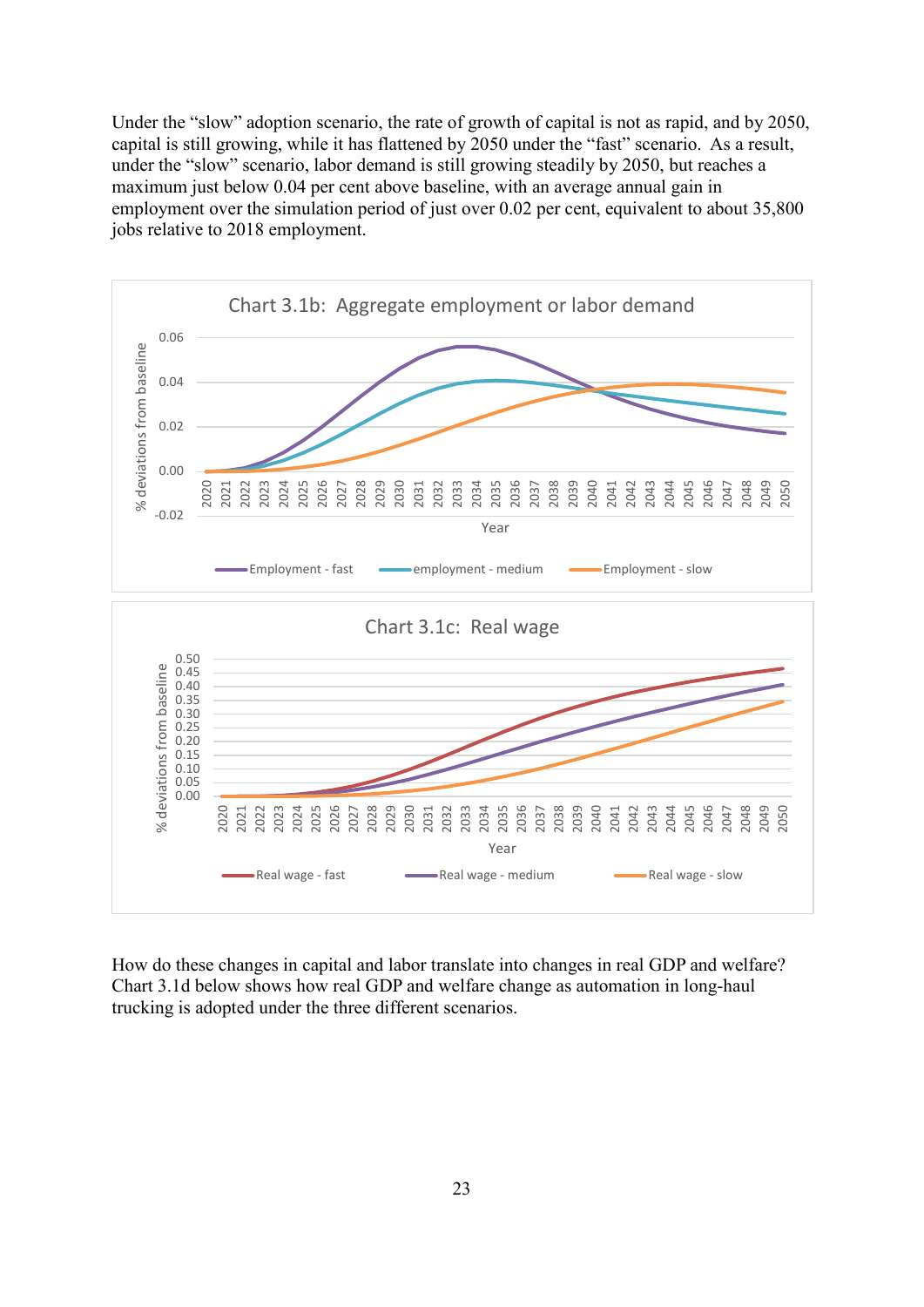

By 2050, under the "fast" adoption scenario, real GDP reaches just over 0.4 per cent above baseline, equivalent to \$84b relative to 2018 GDP. We can make sense of this result using the impacts of automation on capital and labour reported in Charts 3.1a and 3.1b and the technology shocks reported in Section 2. By 2050, labor has almost returned to baseline, so the contribution of labor to this real GDP gain is negligible. But aggregate capital is just over 0.49 per cent above baseline by 2050. Since capital accounts for almost 35 per cent of GDP by 2050, capital growth contributes 0.17 per cent [=0.4937·0.3456] of the real GDP gain. The largest share of real GDP gain is accounted for by technical change. By 2050, laborsaving, capital-saving and fuel-saving technical change associated with the adoption of automation in long-haul trucking contribute  $0.23$  per cent to the real GDP gain.<sup>[16](#page-23-0)</sup> The small remainder is accounted for by the impact of changes in revenue from indirect taxes. By comparison, the impact on real GDP of the "medium" and "slow" adoption scenarios mimics the impact on capital, with real GDP rising more slowly but more steadily throughout the simulation period under the "slow" adoption scenario.

Chart 3.1d also reports the effects of automation in long-haul trucking on aggregate welfare. This measure of welfare incorporates the impact of automation on private consumption net of medical expenses and road fatalities. As noted in the discussion around Charts 2.6, our measure of welfare accommodates these impacts since medical expenditures are excluded when measuring welfare-relevant consumption and extra fatalities are deducted from welfare. The adoption of automation in long-haul trucking leads to an increase in aggregate welfare relative to baseline that is initially smaller than the increase in real GDP, but ultimately ends up larger than the increase in real GDP. For example, in the "fast" adoption scenario, the welfare gains are smaller than the real GDP gains until about 2035. This is so because over that part of the simulation period, the higher investment expenditures needed to convert to driverless trucks cause the real GDP gains to be higher than the welfare gains. After 2035 the welfare gains are slightly greater than the real GDP gains because welfare incorporates the positive impact that automation has on reduced medical costs and fatalities, while these

<span id="page-23-0"></span><sup>&</sup>lt;sup>16</sup> By 2050, the labor and capital employed in the TruckingServ sector account for about 0.57 and 0.29 per cent of GDP, while in InHouse Trucking, they account for 0.67 and 0.44 per cent of GDP, respectively. From Chart 2.2 and Chart 2.4, labor- and capital-saving technical change in 2050 is 24.2 per cent and 18.6 per cent in the TruckingServ sector, and 3.8 and 2.9 per cent in the InHouse Trucking sector, respectively. The overall contribution of technical change to real GDP is 0.23 per cent.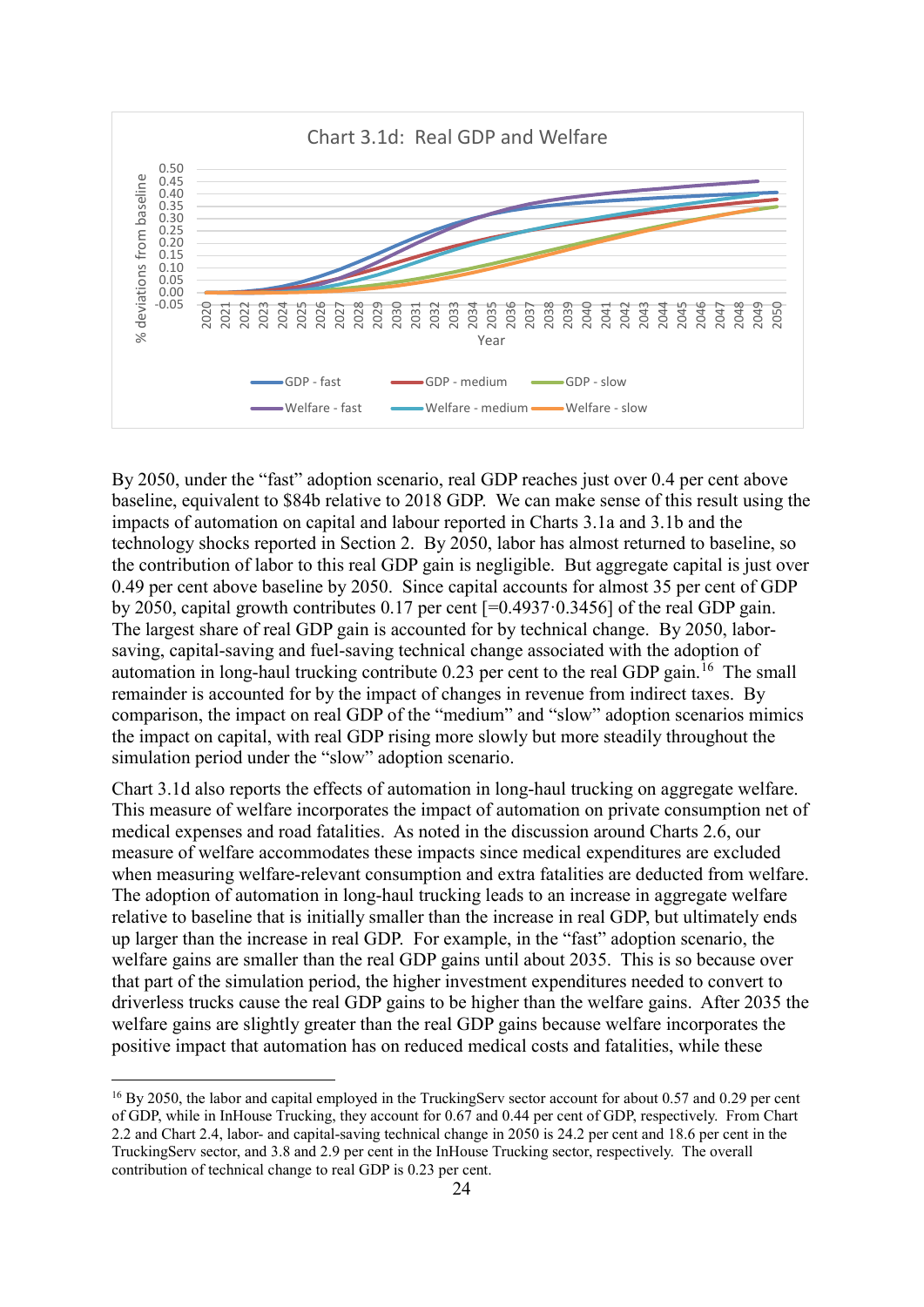measures are not part of GDP. The increase in welfare reaches just over 0.45 per cent by 2050 under the "fast " adoption scenario, equivalent to about \$63b in 2018 prices. The average yearly welfare increase is almost 0.26 per cent, equivalent to almost \$36b in 2018 prices. Under the "slow" scenario, the corresponding figures are 0.34 per cent by the end of the simulation period, equivalent to almost \$47b in 2018 prices. The average yearly welfare increase is 0.13 per cent, equivalent to almost \$18b in 2018 prices.

#### <span id="page-24-0"></span>3.2 Industry results

Next we consider the impact of automation in long-haul trucking on some of the industries that are most impacted by these shocks. We begin with the Trucking Services and In-House Trucking sectors. The adoption of automation has a much larger impact on the Trucking Services industry compared to the In-house Trucking sector, since there are so many more long-haul truck drivers in the Trucking Services industry. As a result, Chart 3.2a shows that the adoption of automation in long-haul trucking leads to an increase in output of the Trucking Services sector that reaches over 8 per cent above baseline by 2050. Chart 3.2b shows that the increase in the In-House Trucking sector reaches only 0.7 per cent above baseline by 2050. The largest decrease in output is in the RailroadServ industry. As users substitute towards more efficient Truck transport away from comparatively less efficient Rail transport, output of the RailroadServ industry falls by -10.5 per cent by 2050 (complete industry results under the "fast" adoption scenario are presented in Table A1 at the end of the Report). The WaterTrans and AirTrans industries see a more modest decrease in output of -4.5 and -1.6 per cent, respectively, by 2050. Other industries typically see small positive increases in output over the simulation period.

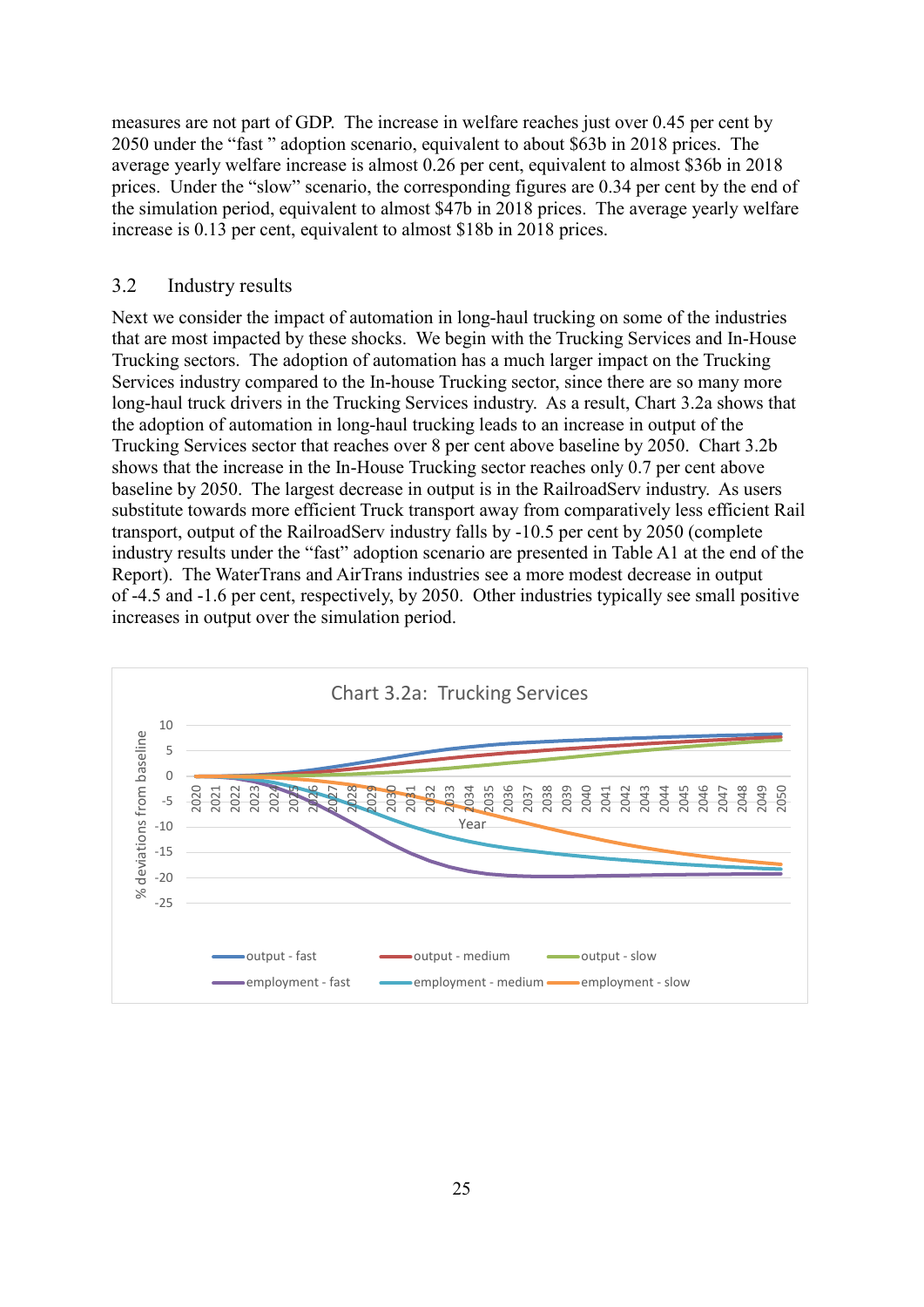

Along with the increase in output in the TruckingServ and InHTruck sectors, Chart 3.2a and Chart 3.2b also report a large decrease in employment in these industries. These are consistent with the labor-saving technical change shocks reported in Chart 2.2a and Chart 2.2b. As firms in these sectors adopt automation technologies, by 2050, employment in the TruckingServ and InHTrucking sectors falls by 17-20 per cent and 4-5 per cent, respectively.

Finally we consider the impact of the adoption of automation in long-haul trucking on employment of the drivers of long-haul trucks. There is concern that the adoption of automation in the long-haul trucking industry will lead to large layoffs of drivers of long-haul trucks. Chart 3.2c below reports the new hiring of drivers of long-haul trucks in the baseline scenario, and under the "fast", "medium" and "slow" adoption scenarios. New hiring is defined as the difference between employment in year t and employment in the previous year, plus employment in the previous year multiplied by the turnover rate:

```
New hiring = employment (t) – employment (t-1) + employment (t-1) \cdot turnover rate.
```
That is, new hiring is the difference between demand for long-haul truck drivers from one year to the next, plus the replacement of drivers in the previous year who retired. Groshen *et al*. (2018) cite BLS occupational turnover projections to argue for the use of an annual occupational turnover rate of 10.5 per cent for long-haul truck drivers (see Groshen *et al*. (2018) pp.12 and 41).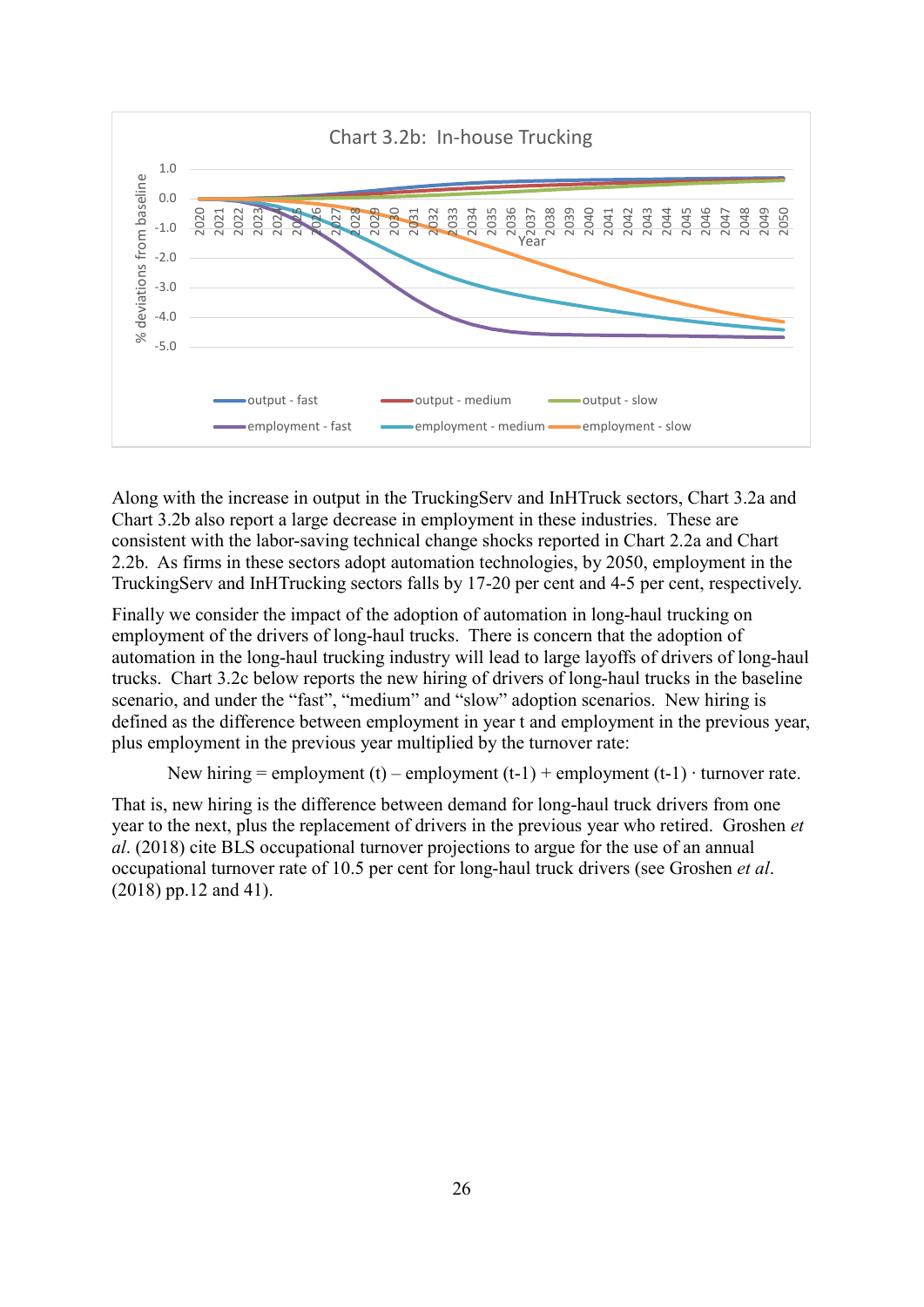

In 2020, the USAGE-Hwy baseline suggests employment of 559,683 long-haul truck drivers  $(478,995)$  in the TruckingServ industry and 80,688 in InHouse Trucking<sup>[17](#page-26-0)</sup>), increasing to 570,038 in 2021. As a result, Chart 3.4 reports baseline annual new hiring of long-haul truck drivers in 2021 of 69,121 [= 570,038 – 559,683 + 0.105 ⋅ 559,683], rising to over 111,000 by 2050.

The impact of the adoption of automation on the hiring of long-haul truckers is illustrated in Chart 3.2c. There are no layoffs under the "medium" and "slow" adoption scenarios, since net hiring is always positive. But under the "fast" adoption scenario, after 2031 (by which point just over 56 per cent of the fleet will have been converted to accommodate automation), net hiring of long-haul truckers turns negative for five years, implying that there will be layoffs of long-haul truckers. Net hiring reaches a minimum of almost -10,000 in 2033, about 1.4 percent of baseline employment of long-haul truckers. But by the time the whole fleet has been converted to accommodate automation, net hiring ultimately trends to about +20,000. This long-term net hiring by 2050 reflects our assumption that the Maximum Automation Potential in the long-haul trucking industry is 80 per cent, so of the 110,000 net hires of long-haul truckers under the baseline by 2050, around 20,000 are still required to manage shipments such as high-value goods, hazardous materials, or cross-border movements. It is also important to recall that long-haul truckers represent only a fraction of the "Heavy and Tractor-Trailer Drivers" employed in BLS Occupation 53-3032. We noted earlier that the BLS reported that there were 1,852,450 "Heavy and Tractor-Trailer Drivers" in 2018, of whom 461,481 and 77,738 were Long Distance Tractor-trailer Drivers in the "Trucking Services" and "In-house Trucking" sectors, respectively. Using the same annual occupational turnover rate of 10.5 per cent for all truck drivers, this suggests an annual turnover of 137,889 [= (1852450-461481-77738) ∙ 0.105] short-haul truck drivers in 2018. This turnover is an order of magnitude greater than the largest layoffs of long-haul truck drivers. As a result, we conclude that long-haul truck drivers should always be able to find employment as short-haul truck drivers, so properly managed, the issue of layoffs should not be a significant concern when considering the adoption of automation in long-haul trucking.

<span id="page-26-0"></span><sup>&</sup>lt;sup>17</sup> Using BLS Occupational Employment Statistics and evidence from Gittleman and Monaco (2020:16-18), we argued at the end of Section 2.2 that in 2018, there were 461,481 and 77,738 Long Distance Tractor-trailer Drivers in the "Trucking Services" and "In-house Trucking" sectors, respectively.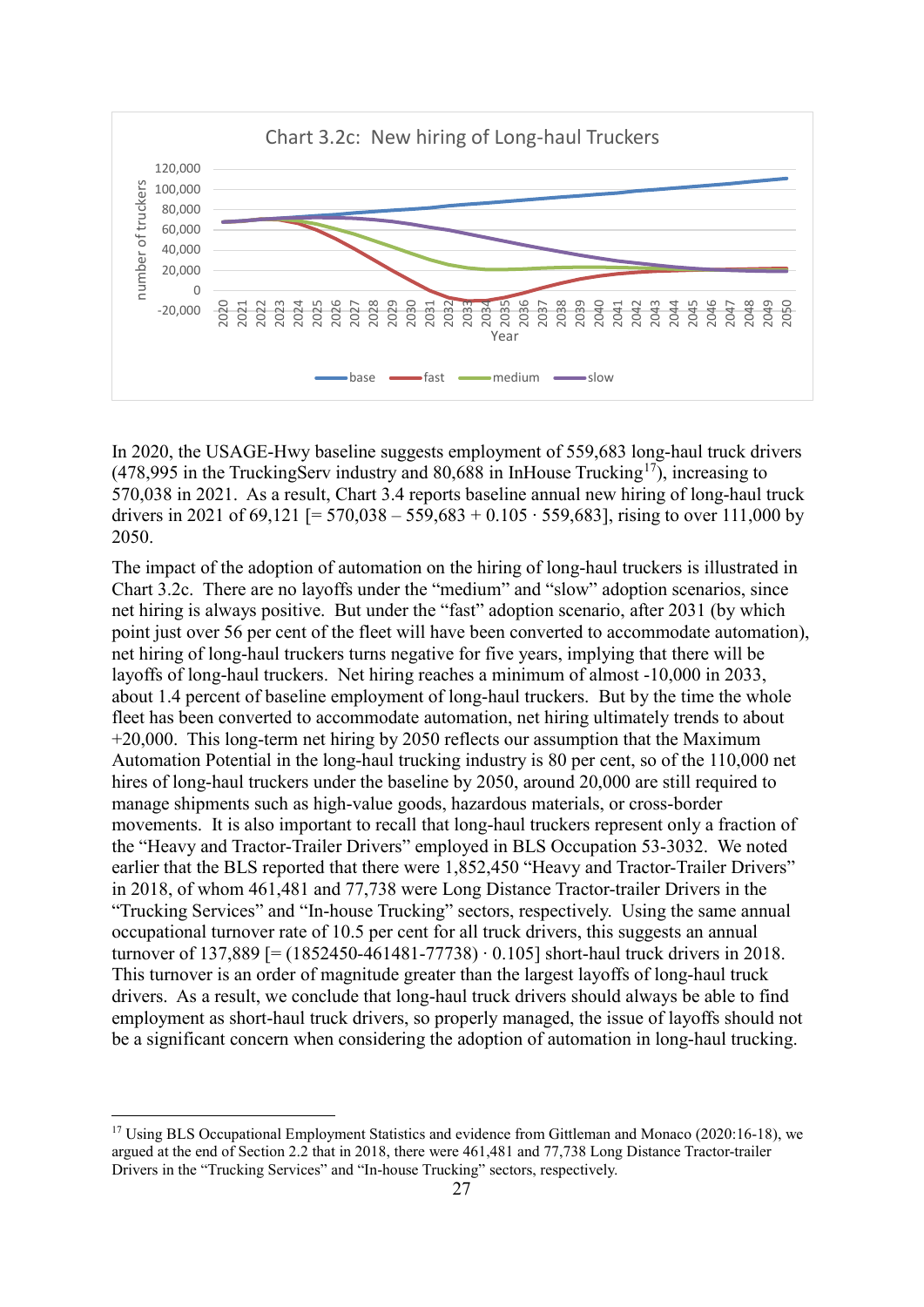#### **4. Concluding remarks and directions for the future**

The adoption of driving automation will change long-haul trucking jobs in diverse ways, including job responsibilities, wages, and quality of life. As noted throughout, there are considerable uncertainties at this point in the technology's development and accurate, up-todate data are not fully available. The specific ways in which these jobs will change may vary significantly across market segments and operating environments and will be influenced by contemporaneous changes in related industries.

Our model indicated that overall, the automation of long-haul trucking will be beneficial to the US economy, with increases in GDP, welfare, capital, and labor that can be monetized into billions of dollars. Additionally, our model concluded that these economic benefits can be reaped without mass layoffs of long-haul truck drivers. Assuming the occupational turnover remains near today's levels, automation of long-haul truck driving will force annual layoffs of at most 1.4 percent only over a five-year period and only under the most ambitious adoption scenario, and all of these drivers should be able to find employment as short-haul drivers.

As technologies mature and business models are better understood, re-examination of this topic will provide valuable insight into the impacts of driving automation on the Nation's transportation workforce. An interesting avenue for further research would involve extending the analysis to take account of the impact of automation in long-haul trucking on the value of travel time. For example, Wadud (2017) notes that "full automation can relieve the driver of his/her driving duties so that the driving time can now be used for other in-vehicle activities." Automation also allows for a truck to be run for more hours per day, decreasing the amount of time that it would take for a load to reach its destination. USAGE-Hwy already has the ability to account for the value of travel time, so if reliable estimates of travel time savings due to automation could be found, these could be incorporated into subsequent analysis of the impacts of automation.

#### <span id="page-27-0"></span>**References**

- Acemoglu, D. and P. Restrepo (2017), "Robots and Jobs: Evidence from US labor markets", NBER Working Paper 23285. [http://www.nber.org/papers/w23285.](http://www.nber.org/papers/w23285)
- Autor, D. (2015), "Why Are There Still So Many Jobs? The History and Future of Workplace Automation", *Journal of Economic Perspectives* 29(3)pp.3-30.
- Bessen, J. (2019), "Automation and jobs: when technology boosts employment", *Economic Policy* 34(100), pp. 589–626.
- Chottani, A., G. Hastings, J. Murnane and F. Neuhaus (2018), "Distraction or disruption? Autonomous trucks gain ground in US logistics", McKinsey & Company Report. Available from [https://www.mckinsey.com/industries/travel-logistics-and-transport](https://www.mckinsey.com/industries/travel-logistics-and-transport-infrastructure/our-insights/distraction-or-disruption-autonomous-trucks-gain-ground-in-us-logistics)[infrastructure/our-insights/distraction-or-disruption-autonomous-trucks-gain-ground-in-us](https://www.mckinsey.com/industries/travel-logistics-and-transport-infrastructure/our-insights/distraction-or-disruption-autonomous-trucks-gain-ground-in-us-logistics)[logistics.](https://www.mckinsey.com/industries/travel-logistics-and-transport-infrastructure/our-insights/distraction-or-disruption-autonomous-trucks-gain-ground-in-us-logistics)
- Clements, L.M. and K.M. Kockelman (2017), "Economic Effects of Automated Vehicles", *Transportation Research Record* 2606, pp. 106–114. http://dx.doi.org/10.3141/2606-14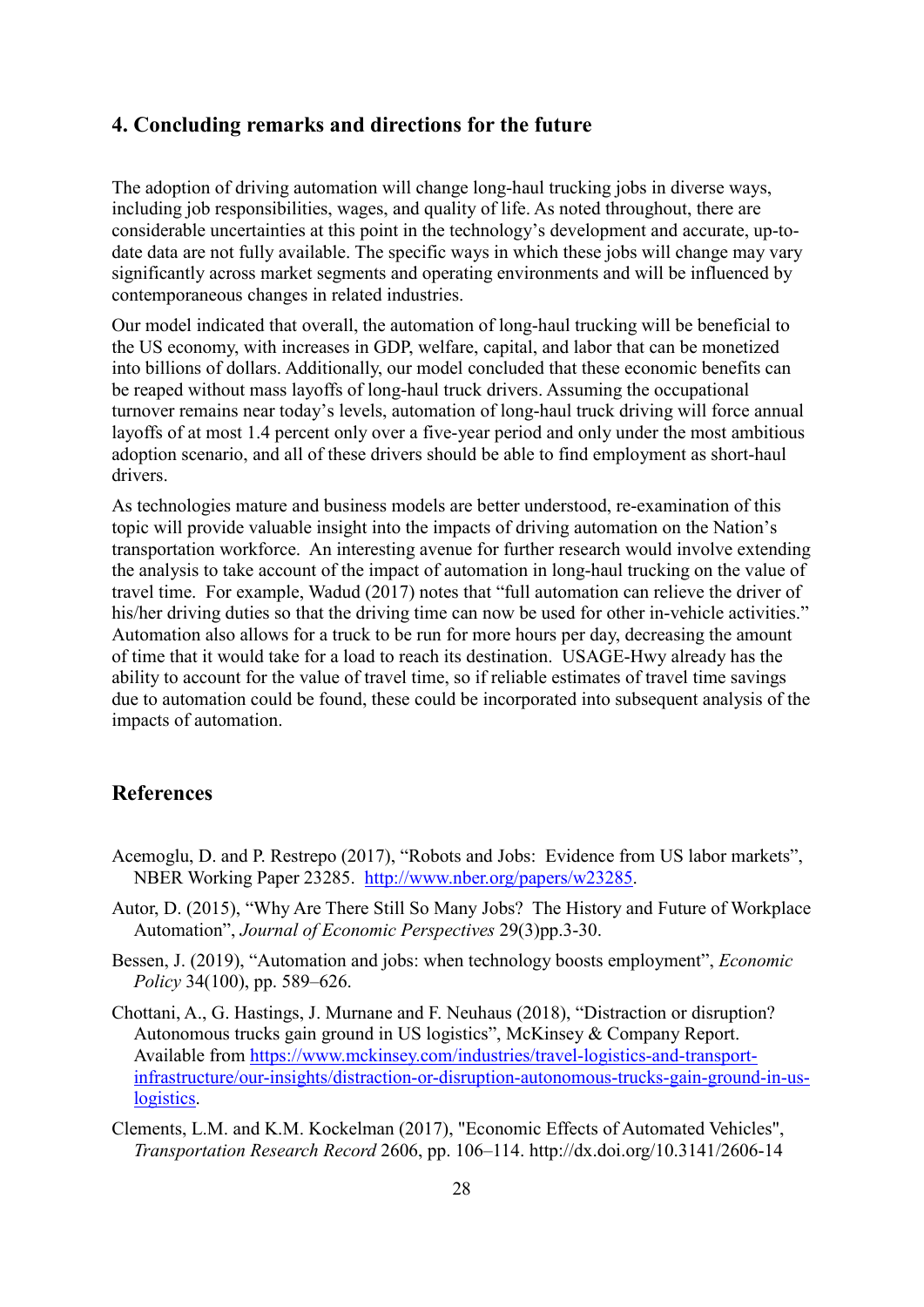Costello, B. (2017), "Truck Driver Shortage Analysis 2017", American Trucking Associations, [https://www.trucking.org/ATA%20Docs/News%20and%20Information/Reports%20Trend](https://www.trucking.org/ATA%20Docs/News%20and%20Information/Reports%20Trends%20and%20Statistics/ATAs%20Driver%20Shortage%20Report%202019%20with%20cover.pdf) [s%20and%20Statistics/ATAs%20Driver%20Shortage%20Report%202019%20with%20co](https://www.trucking.org/ATA%20Docs/News%20and%20Information/Reports%20Trends%20and%20Statistics/ATAs%20Driver%20Shortage%20Report%202019%20with%20cover.pdf) [ver.pdf](https://www.trucking.org/ATA%20Docs/News%20and%20Information/Reports%20Trends%20and%20Statistics/ATAs%20Driver%20Shortage%20Report%202019%20with%20cover.pdf)

- Craft, Ralph, "Why Trucks and Cars Collide," July 31, 2008, Traffic Records Forum. Based on the FMCSA Large Truck Crash Causation Study (LTCCS).
- Dixon, P. B., M. T. Rimmer, and R. Waschik (2017), "Linking CGE and specialist models: Deriving the implications of highway policy using USAGE-Hwy", *Economic Modelling* 66, pp.1-18.<https://doi.org/10.1016/j.econmod.2017.04.022>
- Engholm, A. I. Kristoffersson and A. Pernestål (2021), "Impacts of large-scale driverless truck adoption on the freight transport system", *Transportation Research Part A* 154, pp.227–254. <https://doi.org/10.1016/j.tra.2021.10.014>
- Engholm, A., A. Pernestål and I. Kristoffersson (2020), "Cost Analysis of Driverless Truck Operations", *Transportation Research Record* 2674(9), pp.511–524.
- Fagnant, D.J. and K Kockelman (2015), "Preparing a nation for autonomous vehicles: opportunities, barriers and policy recommendations", *Transportation Research Part A* 77, pp.167-181.
- Frey, C.B. and M.A. Osborne (2017), "The future of employment: How susceptible are jobs to computerisation?", *Technological Forecasting and Social Change* 114, pp.254-80. https://doi.org/10.1016/j.techfore.2016.08.01
- Gittleman, M. and K. Monaco (Jan. 2020), "Truck-driving jobs: Are they headed for rapid elimination?", *ILR Review* 73(1), pp.3-24. <https://doi.org/10.1177/0019793919858079>
- Groshen, E.L., S. Helper, J.P. MacDuffie and C. Carson (June 2018), "Preparing U.S. workers and employers for an autonomous vehicle future", Securing America's Future. https://avworkforce.secureenergy.org/wp-content/uploads/2018/06/Groshen-et-al-Report-June-2018-1.pdf
- Hooper, A. and D. Murray (Oct. 2018), "An Analysis of the Operational Costs of Trucking: 2018 Update", American Transportation Research Institute, [http://truckingresearch.org/wp-content/uploads/2018/10/ATRI-Operational-Costs-of-](http://truckingresearch.org/wp-content/uploads/2018/10/ATRI-Operational-Costs-of-Trucking-2018.pdf)[Trucking-2018.pdf](http://truckingresearch.org/wp-content/uploads/2018/10/ATRI-Operational-Costs-of-Trucking-2018.pdf)
- Horridge J.M., Jerie M., Mustakinov D. & Schiffmann F. (2018), GEMPACK manual, GEMPACK Software, Centre of Policy Studies, Victoria University, Melbourne, ISBN 978-1-921654-34-3.
- Huang, Y. and K.M. Kockelman (2020), "What will autonomous trucking do to U.S. trade flows? Application of the random-utility-based multi-regional input–output model", *Transportation* 47, pp.2529–2556. <https://doi.org/10.1007/s11116-019-10027-5>
- McKinsey (2018), "Route 2030: The Fast Track to the Future of the Commercial Vehicle Industry", McKinsey Center for Future Mobility Report, available from [https://www.mckinsey.com/~/media/McKinsey/Industries/Automotive%20and%20Assem](https://www.mckinsey.com/%7E/media/McKinsey/Industries/Automotive%20and%20Assembly/Our%20Insights/Route%202030%20The%20fast%20track%20to%20the%20future%20of%20the%20commercial%20vehicle%20industry/Route%202030%20-%20The%20fast%20track%20to%20the%20future%20of%20the%20commercial%20vehicle%20industry_vf.ashx) [bly/Our%20Insights/Route%202030%20The%20fast%20track%20to%20the%20future%2](https://www.mckinsey.com/%7E/media/McKinsey/Industries/Automotive%20and%20Assembly/Our%20Insights/Route%202030%20The%20fast%20track%20to%20the%20future%20of%20the%20commercial%20vehicle%20industry/Route%202030%20-%20The%20fast%20track%20to%20the%20future%20of%20the%20commercial%20vehicle%20industry_vf.ashx) [0of%20the%20commercial%20vehicle%20industry/Route%202030%20-%20The%20fast](https://www.mckinsey.com/%7E/media/McKinsey/Industries/Automotive%20and%20Assembly/Our%20Insights/Route%202030%20The%20fast%20track%20to%20the%20future%20of%20the%20commercial%20vehicle%20industry/Route%202030%20-%20The%20fast%20track%20to%20the%20future%20of%20the%20commercial%20vehicle%20industry_vf.ashx) [%20track%20to%20the%20future%20of%20the%20commercial%20vehicle%20industry\\_](https://www.mckinsey.com/%7E/media/McKinsey/Industries/Automotive%20and%20Assembly/Our%20Insights/Route%202030%20The%20fast%20track%20to%20the%20future%20of%20the%20commercial%20vehicle%20industry/Route%202030%20-%20The%20fast%20track%20to%20the%20future%20of%20the%20commercial%20vehicle%20industry_vf.ashx) [vf.ashx.](https://www.mckinsey.com/%7E/media/McKinsey/Industries/Automotive%20and%20Assembly/Our%20Insights/Route%202030%20The%20fast%20track%20to%20the%20future%20of%20the%20commercial%20vehicle%20industry/Route%202030%20-%20The%20fast%20track%20to%20the%20future%20of%20the%20commercial%20vehicle%20industry_vf.ashx)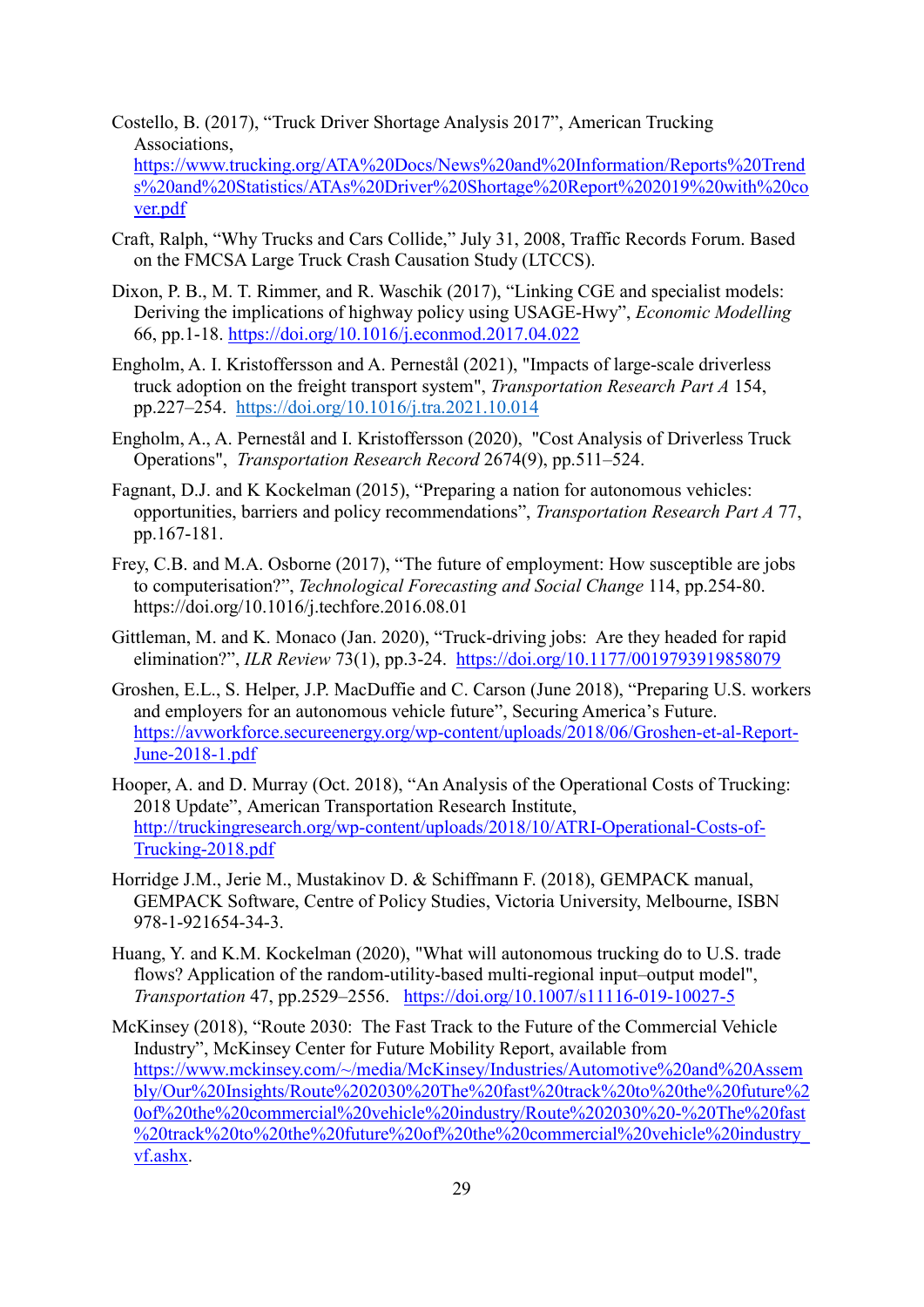- McKinsey (2017), "A Future that Works: Automation, Employment and Productivity", McKinsey Global Institute, available from [https://www.mckinsey.com/~/media/mckinsey/featured%20insights/Digital%20Disruption](https://www.mckinsey.com/%7E/media/mckinsey/featured%20insights/Digital%20Disruption/Harnessing%20automation%20for%20a%20future%20that%20works/MGI-A-future-that-works-Full-report.ashx) [/Harnessing%20automation%20for%20a%20future%20that%20works/MGI-A-future](https://www.mckinsey.com/%7E/media/mckinsey/featured%20insights/Digital%20Disruption/Harnessing%20automation%20for%20a%20future%20that%20works/MGI-A-future-that-works-Full-report.ashx)[that-works-Full-report.ashx.](https://www.mckinsey.com/%7E/media/mckinsey/featured%20insights/Digital%20Disruption/Harnessing%20automation%20for%20a%20future%20that%20works/MGI-A-future-that-works-Full-report.ashx)
- McKinsey Global Institute (2015), "Automation Potential and Wages for US Jobs", available from [McKinsey Global Institute.](https://public.tableau.com/profile/mckinsey.analytics#!/vizhome/AutomationandUSjobs/Technicalpotentialforautomation)
- Raj, A., J.A. Kumar and P. Bansal (2020), "A multicriteria decision making approach to study barriers to the adoption of autonomous vehicles", *Transportation Research Part A* 133, pp.122-137.
- SAE International (2018), "Taxonomy and Definitions for Terms Related to Driving Automation Systems for On-Road Motor Vehicles", document J3016\_201806, available from [https://www.sae.org/standards/content/j3016\\_201806/.](https://www.sae.org/standards/content/j3016_201806/)
- Shladover, S. *et al.* (2018), "Cooperative Adaptive Cruise Control (CACC) for Partially Automated Truck Platooning: Final Report", Federal Highways Association, Cooperative Agreement No. DTFH61-13-H-00012, available from [https://escholarship.org/uc/item/260060w4.](https://escholarship.org/uc/item/260060w4)
- Simpson, J.R., S. Mishra, A. Talebian and M.M. Golias (2019), "An estimation of the future adoption rate of autonomous trucks by freight organizations", *Research in Transportation Economics* 76. <https://doi.org/10.1016/j.retrec.2019.100737>
- US Department of Transportation (Sept. 2020), "Large truck and bus crash facts 2018", Federal Motor Carrier Safety Administration: Analysis Division. Available from [https://www.fmcsa.dot.gov/safety/data-and-statistics/large-truck-and-bus-crash-facts-](https://www.fmcsa.dot.gov/safety/data-and-statistics/large-truck-and-bus-crash-facts-2018-pdf)[2018-pdf.](https://www.fmcsa.dot.gov/safety/data-and-statistics/large-truck-and-bus-crash-facts-2018-pdf)
- US Department of Transportation (Aug. 2016), "Speed Limiting Devices", National Highway Traffic Safety administration Report FMVSS No.140, available from [https://www.nhtsa.gov/sites/nhtsa.dot.gov/files/speed-limiter-pria-082016.pdf.](https://www.nhtsa.gov/sites/nhtsa.dot.gov/files/speed-limiter-pria-082016.pdf)
- US Department of Transportation (Mar. 2007), "Unit Costs of Medium and Heavy Truck Crashes", Federal Motor Carrier Safety Administration, available from [https://www.fmcsa.dot.gov/sites/fmcsa.dot.gov/files/docs/UnitCostsTruck%20Crashes200](https://www.fmcsa.dot.gov/sites/fmcsa.dot.gov/files/docs/UnitCostsTruck%20Crashes2007.pdf) [7.pdf](https://www.fmcsa.dot.gov/sites/fmcsa.dot.gov/files/docs/UnitCostsTruck%20Crashes2007.pdf)
- Vermeullen, B., J. Kesselhut, A. Pyka and P.P. Saviotti (2018), "The Impact of Automation on Employment: Just the Usual Structural Change?", *Sustainability* 10, 1661. doi:10.3390/su10051661
- Waschik, R., C.L. Taylor, D. Friedman and J. Boatner (Jan. 2021), "Macroeconomic Impacts of Automated Driving Systems in Long-Haul Trucking", Report No. FHWA-JPO-21-847; available from [https://rosap.ntl.bts.gov/view/dot/54596.](https://rosap.ntl.bts.gov/view/dot/54596)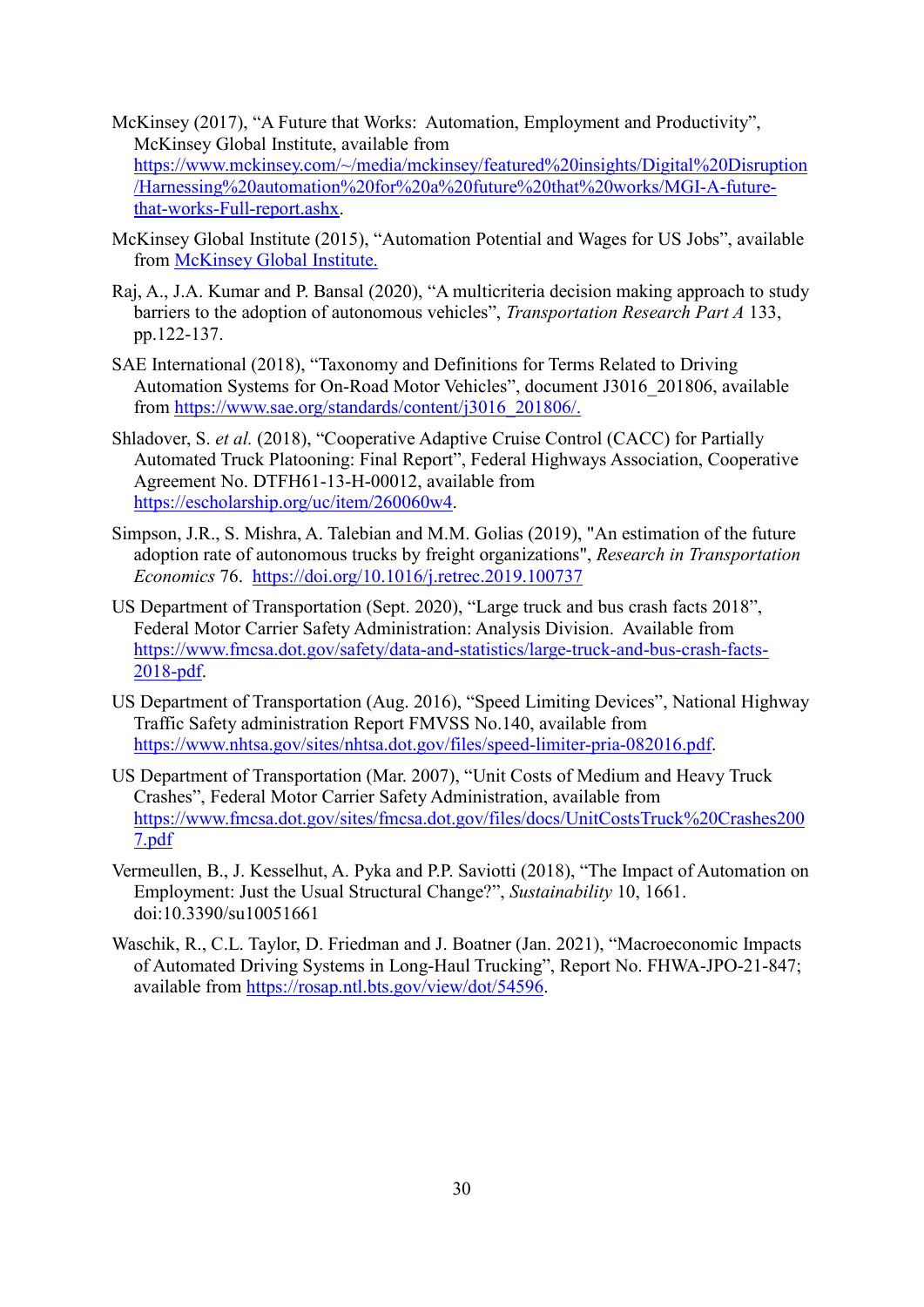| Industry \Year | 2021-25 | 2026-30 | 2031-35 | 2036-40 | 2041-45 | 2046-50 |
|----------------|---------|---------|---------|---------|---------|---------|
| Agriculture    | 0.1     | 0.3     | 0.6     | 0.8     | 0.9     | 1.0     |
| Mining         | 0.1     | 0.6     | 1.0     | 1.2     | 1.4     | 1.5     |
| Crude          | 0.0     | 0.1     | 0.1     | 0.1     | 0.1     | 0.1     |
| <b>NatGAS</b>  | 0.0     | 0.0     | 0.0     | 0.1     | 0.2     | 0.2     |
| Construct      | 0.1     | 0.3     | 0.5     | 0.5     | 0.5     | 0.5     |
| DairySugar     | $0.0\,$ | $0.2\,$ | $0.5\,$ | $0.6\,$ | $0.7\,$ | $0.8\,$ |
| Meatprods      | 0.1     | 0.3     | 0.7     | 0.8     | 0.9     | 1.0     |
| Foodmanu       | 0.1     | 0.4     | 0.7     | 1.0     | 1.1     | 1.2     |
| TobaccoProd    | $0.0\,$ | 0.2     | $0.4\,$ | 0.5     | 0.5     | 0.5     |
| Apparel        | 0.1     | 0.2     | 0.3     | 0.3     | 0.3     | 0.3     |
| Textiles       | 0.1     | 0.6     | 1.0     | 1.2     | 1.3     | 1.4     |
| WoodFurn       | 0.1     | 0.5     | 0.7     | 0.8     | 0.9     | 1.0     |
| PaperPub       | 0.1     | 0.6     | 1.0     | 1.2     | 1.4     | 1.5     |
| Chemicals      | 0.2     | 0.9     | 1.6     | 1.9     | 2.1     | 2.2     |
| Petrolprods    | 0.1     | 0.3     | 0.5     | 0.6     | 0.6     | 0.7     |
| Footwear       | 0.1     | 0.4     | 0.5     | 0.6     | 0.6     | 0.6     |
| MetalProds     | $0.2\,$ | 0.7     | 1.1     | 1.4     | 1.7     | 1.9     |
| Machinery      | 0.2     | 0.6     | 0.9     | 1.0     | 1.1     | 1.2     |
| Computers      | 0.1     | 0.4     | 0.5     | 0.5     | 0.5     | 0.5     |
| ElectMach      | 0.1     | 0.3     | $0.4\,$ | $0.4\,$ | 0.4     | 0.5     |
| MotorVeh       | 0.2     | 0.6     | 0.8     | 0.9     | 1.0     | $1.0\,$ |
| Aircraft       | 0.0     | $-0.1$  | $-0.1$  | 0.0     | 0.0     | 0.1     |
| AircrftEngin   | 0.1     | 0.1     | 0.1     | 0.1     | 0.2     | $0.2\,$ |
| AircrftEquip   | 0.1     | 0.2     | 0.3     | 0.4     | 0.4     | 0.5     |
| TransEquip     | 0.0     | $-0.2$  | $-0.2$  | $-0.2$  | $-0.1$  | $-0.1$  |
| NavigEquip     | $-0.1$  | $-0.2$  | $-0.3$  | $-0.3$  | $-0.3$  | $-0.2$  |
| ManuNEC        | 0.2     | 0.7     | 1.3     | 1.6     | 1.8     | 1.9     |
| FreightForw    | 0.2     | 0.7     | 1.0     | 1.1     | 1.1     | $1.1\,$ |
| ArrangPTrans   | 0.0     | 0.0     | $-0.1$  | $-0.2$  | $-0.2$  | $-0.2$  |
| Communicat     | 0.0     | 0.2     | 0.4     | 0.6     | 0.6     | 0.6     |
| Utilities      | 0.1     | 0.5     | 0.8     | 1.0     | 1.1     | 1.1     |
| TradMarg       | 0.1     | 0.4     | 0.6     | 0.7     | 0.7     | 0.7     |
| OwnoccDwell    | 0.0     | $0.0\,$ | 0.1     | 0.2     | 0.2     | 0.3     |
| ComputerServ   | 0.1     | 0.2     | 0.3     | 0.3     | 0.3     | 0.3     |
| Advertising    | 0.1     | 0.3     | 0.5     | 0.6     | 0.6     | 0.7     |
| Legalserv      | 0.0     | 0.2     | 0.3     | 0.3     | 0.3     | 0.3     |
| BusFinServ     | 0.0     | 0.2     | 0.2     | 0.3     | 0.3     | 0.3     |
| EatDrinkPlce   | 0.0     | 0.2     | 0.4     | 0.5     | 0.5     | 0.5     |
| MedicServ      | 0.0     | 0.0     | 0.0     | 0.0     | 0.0     | 0.0     |
| Education      | 0.0     | 0.1     | 0.2     | 0.2     | 0.2     | 0.2     |
| SocialServ     | 0.0     | 0.2     | 0.3     | 0.4     | 0.4     | 0.4     |
| Enterprise     | 0.1     | 0.2     | 0.4     | 0.4     | 0.5     | 0.5     |

Table A1: Average annual change in industry output (percent change relative to baseline)